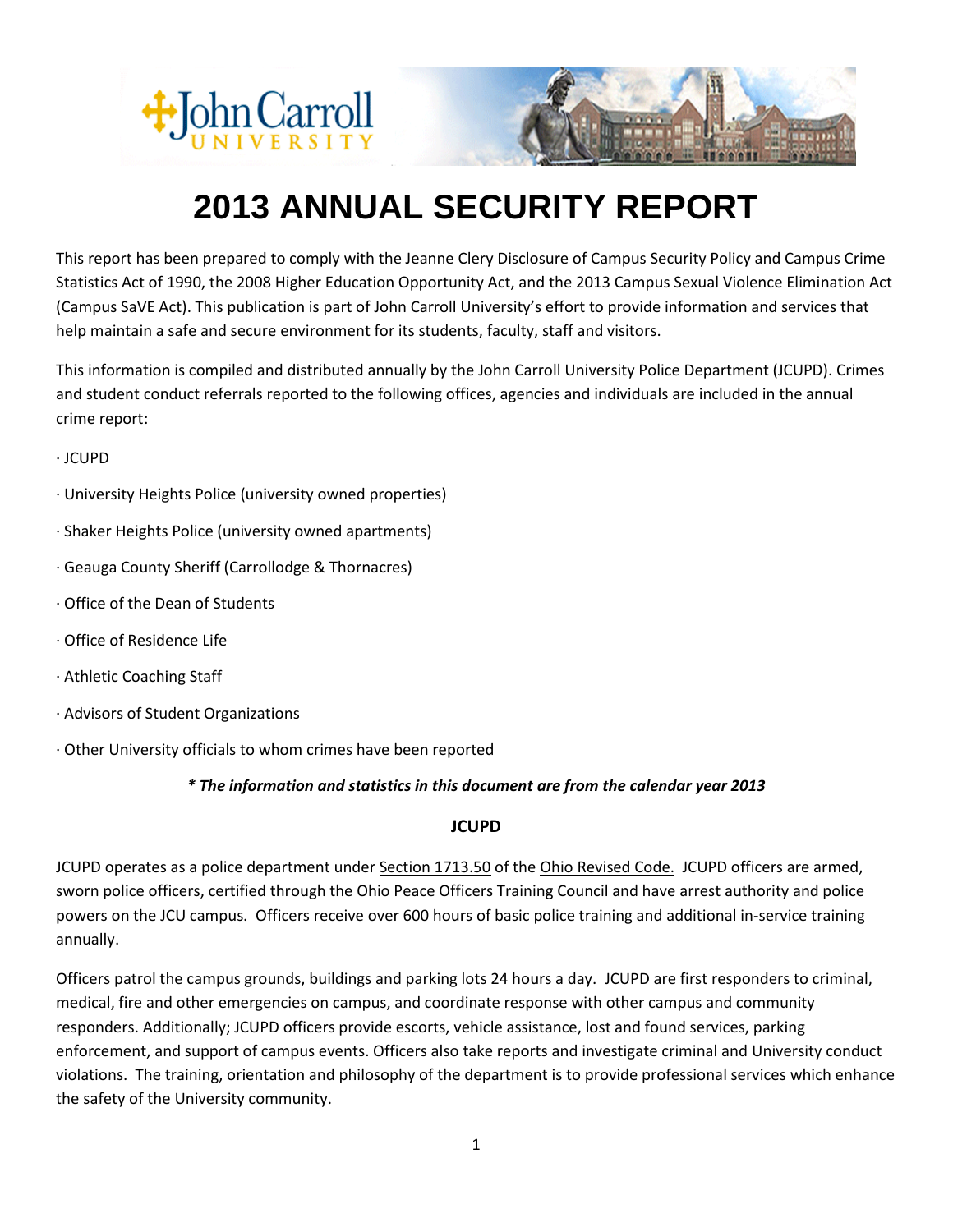## **LOCAL POLICE**

The University lies primarily within University Heights, but also has property in Shaker Heights. JCUPD have concurrent jurisdiction for University property within each city, and therefore works closely with both Police departments. JCUPD has a mutual aid agreement with the University Heights Police Department, which describes information-sharing and other cooperative arrangements between the departments.

## **REPORTING CRIMES AND OTHER EMERGENCIES**

Crimes or other emergencies should be reported 24 hours a day to JCUPD at 397-1234. Other options for reporting, or advice/guidance if you are unsure if a crime has occurred are:

- $\triangleright$  E-mail JCUPD at [jcupd@jcu.edu](mailto:jcupd@jcu.edu)
- $\triangleright$  Visit the JCUPD office in room 14 of the Rec Plex.
- $\triangleright$  Call University Heights Police at 216-932-1800, or visit their offices at 2300 Warrensville Center Road.

For any emergency, call the JCUPD dispatcher at the 216-397-1234 number and give the following information:

- $\triangleright$  Your name.
- $\triangleright$  Your location.
- $\triangleright$  The nature of the emergency (person bleeding, not breathing, fire etc.).
- $\triangleright$  The exact location of the emergency (Student Center, Jardine Room etc.).
- $\triangleright$  A phone number for the dispatcher to call you back if needed.
- $\triangleright$  Any other information the dispatcher asks you.
- $\triangleright$  Don't hang up until the dispatcher indicates you should do so.

By calling 216 -397-1234 instead of 911 directly; JCUPD, JCUEMS and other campus responders can respond to the emergency while the JCUPD dispatcher calls 911. This enables help to be on scene quickly while campus responders meet and take local responders directly to the emergency location thus avoiding delays by local responders. If you do call 911, call the JCUPD dispatcher, give the information above, and tell them that you called 911.

Reported incidents are investigated by JCUPD with the assistance of local, state, or other police agencies as needed. All criminal matters should be reported to JCUPD, even if additional reports are made to residence hall assistants or other personnel.

## **FACILITY SECURITY**

Exterior doors of all residence halls are locked at all times, with at least one door secured by a fob access system. Non-residents are not permitted in residence halls without a resident escort. Each residence hall lobby has a courtesy phone for this purpose. Residents are responsible for the behavior of their guests.

Classroom, library, and recreational facility hours are posted each semester. Employees working after normal hours or on weekends should notify JCUPD of their location and approximate time they will be in the building. Students, faculty and staff are encouraged to call JCUPD immediately if suspicious persons or activities are noticed in campus buildings or anywhere on campus.

Staffs from Campus Facilities, JCUPD and Residence Life continually check campus buildings/facilities to ensure doors, windows, locks, access systems, lighting and other safety and security equipment and infrastructure are in good repair and working properly.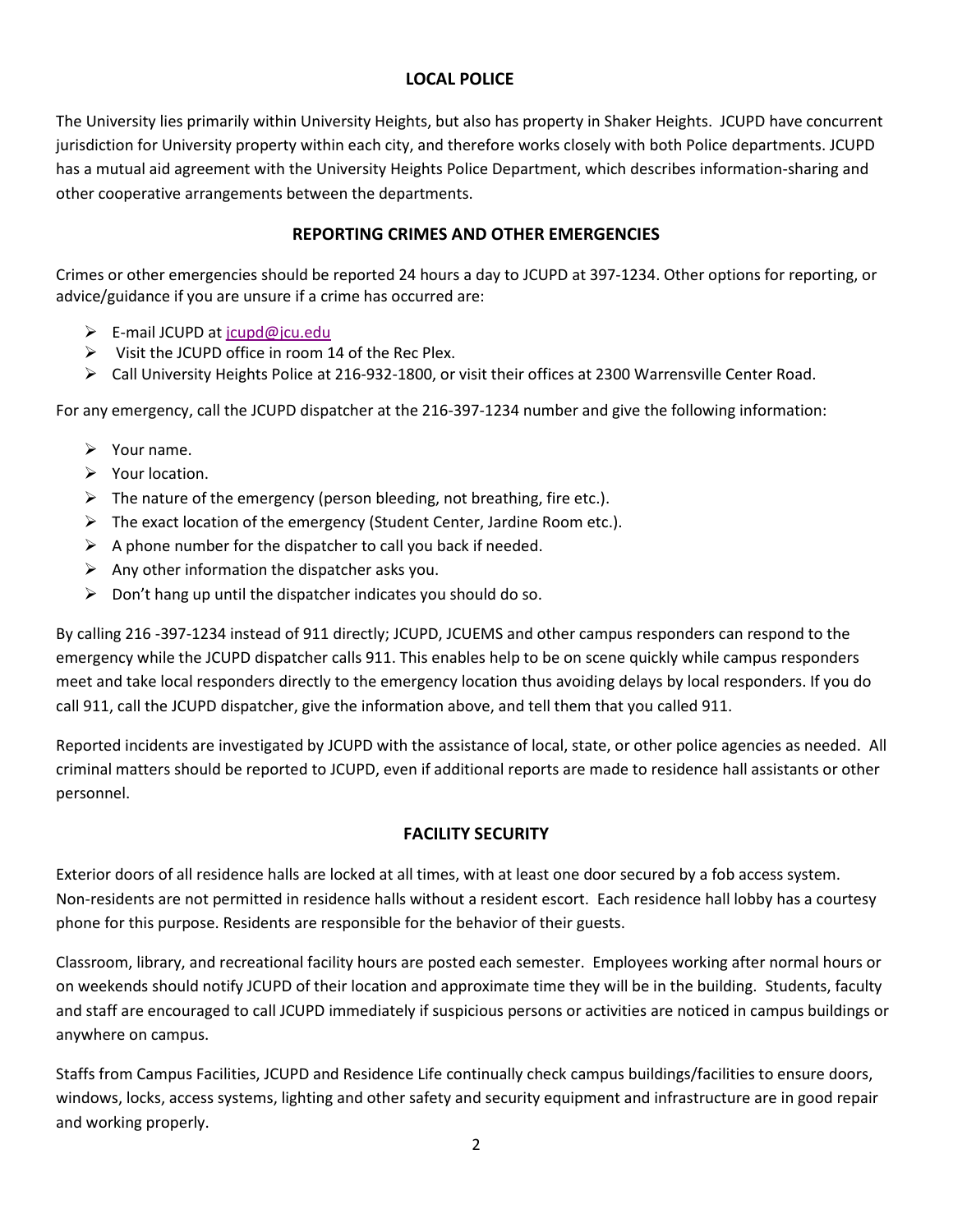## **CONFIDENTIAL REPORTING**

Individuals may report crimes anonymously to the JCUPD tip line by calling 216-397-1515. If an individual wishes to report a crime to a university official in confidence, every effort will be made to keep the information confidential. However, if the university official believes that there is imminent risk of harm to self or others; JCUPD will be notified to investigate and take appropriate action. If the University Official believes that a felony crime has been committed, this must be reported to JCUPD to investigate.

If an individual reports a crime or incident to someone possessing legal privilege, that person must maintain confidentiality unless he/she determines that there is imminent risk of harm to self or others. These persons possessing legal privilege include:

- $\triangleright$  Licensed counselors, psychologists & psychiatrists in the Campus Counseling Center or off-campus agencies/offices.
- $\triangleright$  Physicians in Campus Health Service or in a hospital, clinic or doctor's office.
- $\triangleright$  Members of the Clergy who are ordained and acting in the capacity of a pastoral counselor.
- $\triangleright$  Licensed attorneys

## **EMERGENCY NOTIFICATION POLICY**

## **TIMELY WARNING POLICY**

The **Jeanne Clery Disclosure of Campus Security Policy and Campus Crime Statistics Act of 1990** requires universities and colleges to notify the campus of crimes or situations that may present an ongoing threat to persons or property.

A "*Security Alert*" (Timely Warning) will be issued when JCUPD is made aware of a crime that has occurred on or near campus that may pose a threat to the safety of the campus community. Examples include, but are not limited to: homicide, sexual assault, assault or robbery.

In addition to a security alert, a "*Security Advisory*" may be issued when a pattern of property theft has been identified on campus. Examples include but are not limited to: thefts from buildings or vehicles.

JCUPD works closely with the University Heights Police and other neighboring police agencies, sharing information regarding crimes and crime trends.

The JCUPD Chief, or designee, will consult with the Vice President for Student Affairs to make a determination on sending a timely warning/alert or advisory once information from police reports and/or other sources is verified. Other factors considered include: the immediate and long term safety of the campus community, privacy interests of persons involved and impact on police and university investigations. Names and other personal identifiers will not be used in the alerts or advisories.

Information provided in the alert or advisory will be: a description of the crime, the date(s), time(s) and location(s) as well as suspect(s) description if known. Other relevant information may be included that will help protect and inform, but will not hinder investigation of the crime. Prevention strategies and JCUPD contact information will also be provided. Alerts and advisories will be sent via e-mail, other appropriate media, and posted on the JCUPD web site: <http://sites.jcu.edu/css/>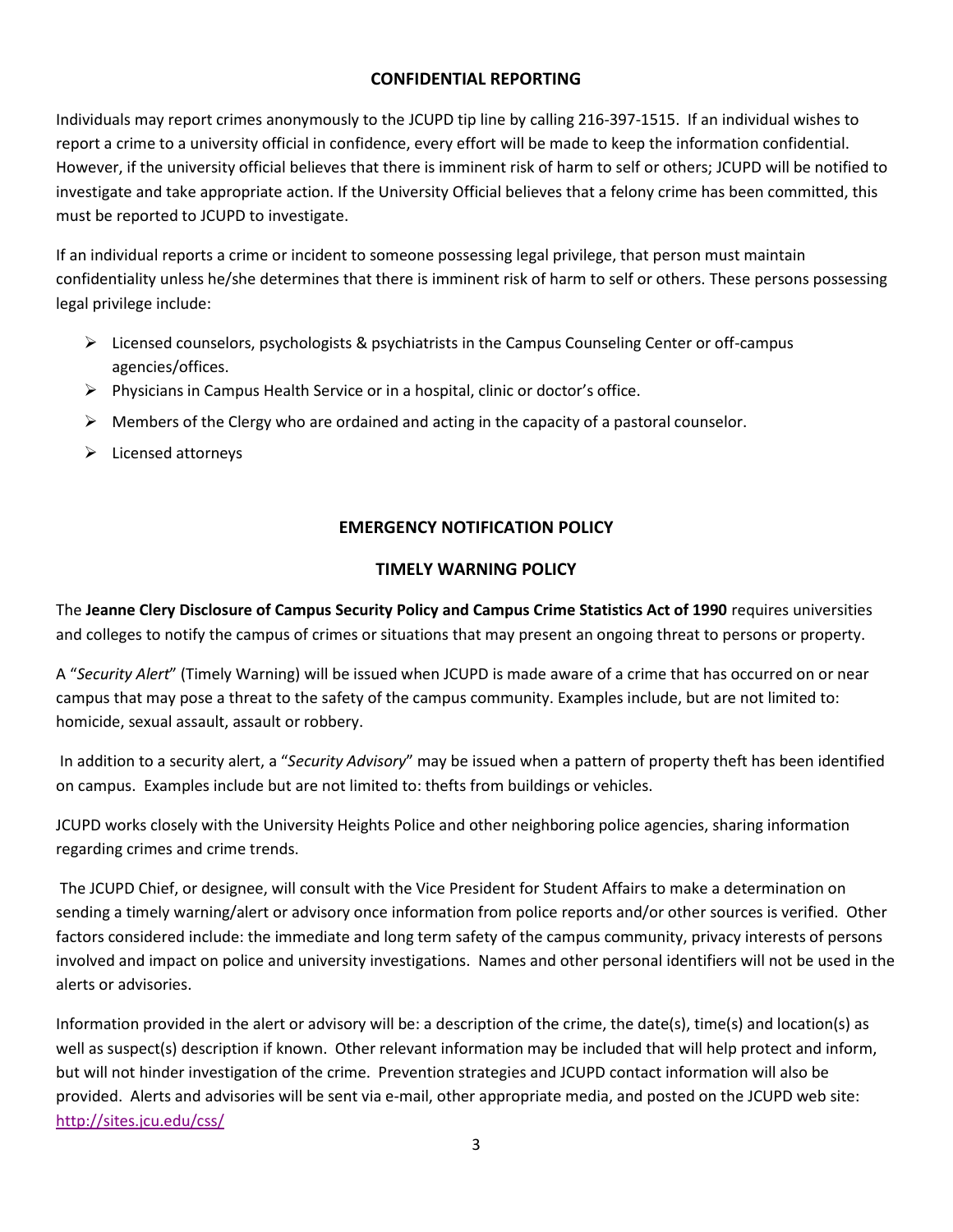## **DAILY CRIME LOGS**

A log, summarizing crimes reported to JCUPD, is posted at: <http://sites.jcu.edu/css/pages/crime-log/> . Hard copies are kept in the JCUPD office, RecPlex room 14. The log is updated within 48 hours of a report. Items included on the crime log are:

- 1. The nature of the crime
- 2. The date and time the incident occurred
- 3. The location of the crime
- 4. The disposition of the complaint, if known.

## **CRIME PREVENTION**

The JCUPD offer programs for faculty, staff and students in crime prevention and awareness, personal safety, emergency procedures and response and other related topics. Programs focused on by-stander intervention, active shooter response and self-defense/personal safety is offered. More crime prevention information can be found at the JCUPD website[: http://sites.jcu.edu/css/pages/crime-prevention/](http://sites.jcu.edu/css/pages/crime-prevention/)

Courtesy telephones are located in the lobbies or corridors of buildings. Assistance from JCUPD can be summoned from these locations. These are campus telephones only: *University Heights Police or Fire Departments cannot be reached from these telephones.* Campus escorts are available 24 hours from JCUPD at 216-397-1234.

JCUPD and Facilities routinely survey the campus for proper lighting and maintenance of facilities.

For students - Staying safe on campus

- *Control*  Being aware and being in control of yourself and your surroundings is the best way to keep safe. If you are intoxicated, you are less in control of yourself and less aware of your surroundings.
- *Be a friend* don't let friends get into unsafe situations. Worry less about someone getting in trouble and focus on your friend's safety, health and welfare.
- *Your home* Be aware of "tailgaters". Don't let anyone you don't know follow you into your building. If they are visiting someone, direct them to a campus phone to call the resident.
- *Your stuff* Lock your room even if you're leaving for just a minute. It only takes a "minute" for a thief to help himself to your stuff. Inside your room, keep valuables and easy-to-carry items out of sight and secured.

For students - Staying safe off campus

- *No worries* Let someone know where you are going and when you expect to be back. This lets your friends, roommates and parents know where you are and if they should worry if they can't get in touch with you.
- *Think ahead* If you use public transportation; know the schedules and routes so you don't get stuck or lost.
- *On your feet* When walking, go where you know and avoid unfamiliar areas, shortcuts and poorly lit areas. Pay attention to your surroundings; don't be distracted by I-pods, cell phones etc. and walk with a purpose
- *Don't advertise* Avoid carrying large amounts of cash. Leave valuables, such as expensive jewelry at home.

## *Trust your gut* **- Always trust your instincts, if something or someone seems suspicious, or just doesn't feel right; get away from the situation to a safe place.**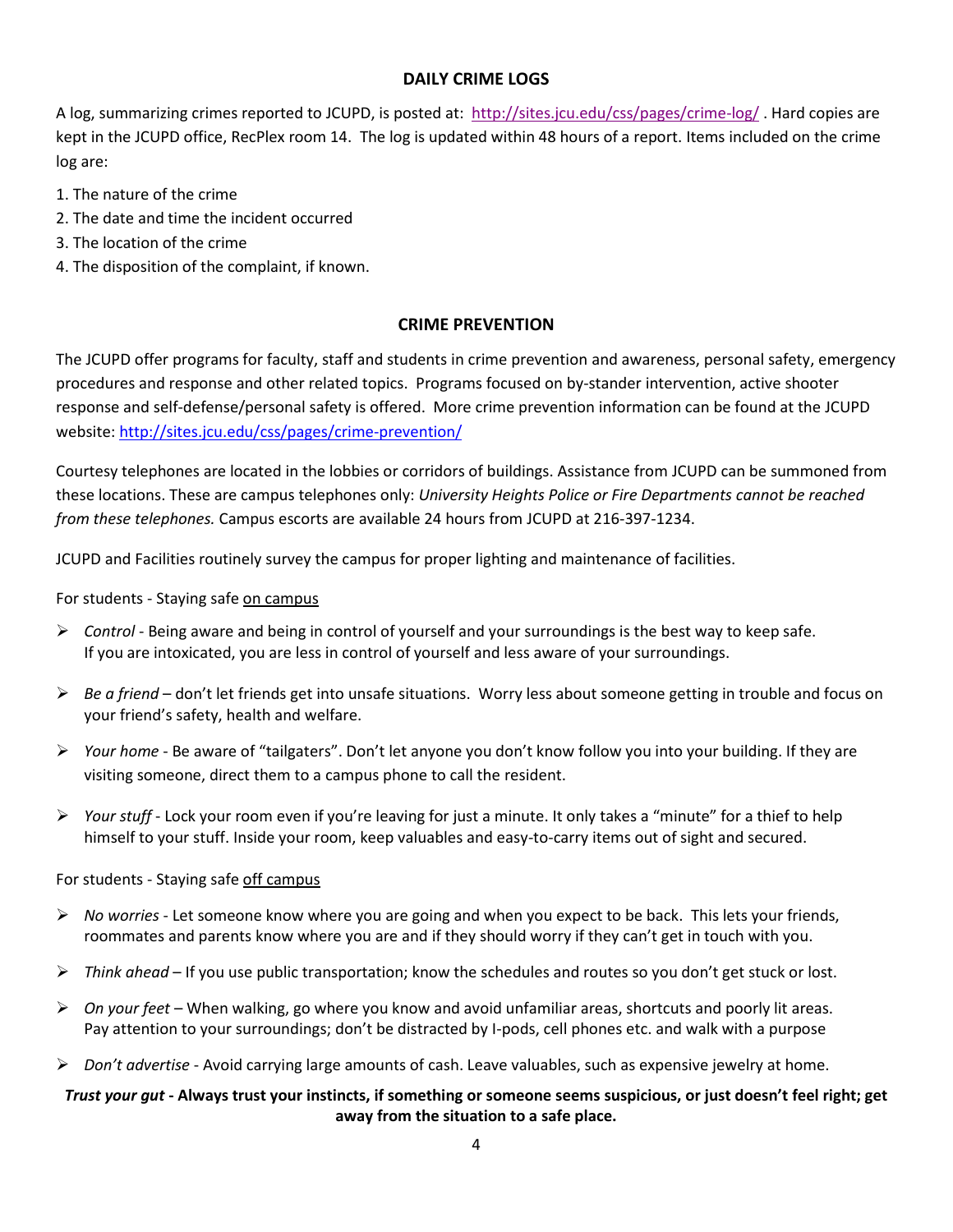## **CRIME STATISTICS**

| <b>Total Crimes - All Locations</b>                  |      |          |      |  |  |  |
|------------------------------------------------------|------|----------|------|--|--|--|
| <b>OFFENSE</b>                                       | 2011 | 2012     | 2013 |  |  |  |
| Criminal Homicide -Murder/Non-Negligent Homicide     | 0    | 0        | 0    |  |  |  |
| Criminal Homicide - Negligent Manslaughter           | 0    | $\Omega$ | 0    |  |  |  |
| Forcible Sex Offense - Forcible Rape                 | 1    | $\Omega$ |      |  |  |  |
| Forcible Sex Offense - Forcible Sodomy               | 0    | 2        | 0    |  |  |  |
| Forcible Sex Offense - Sexual Assault With An Object | 0    | 0        | 0    |  |  |  |
| Forcible Sex Offense - Forcible Fondling             | 0    |          |      |  |  |  |
| Non-Forcible Sex Offense - Incest                    | 0    | ∩        | 0    |  |  |  |
| Non-Forcible Sex Offense - Statutory Rape            | 0    | 0        | 0    |  |  |  |
| Domestic Violence                                    | N/A  | N/A      | 0    |  |  |  |
| <b>Dating Violence</b>                               | N/A  | N/A      | 4    |  |  |  |
| <b>Stalking</b>                                      | N/A  | N/A      | 4    |  |  |  |
| Robbery                                              | 0    | $\Omega$ | 0    |  |  |  |
| <b>Aggravated Assault</b>                            | 0    | $\Omega$ | 0    |  |  |  |
| <b>Burglary</b>                                      | 21   | 12       | 7    |  |  |  |
| Motor Vehicle Theft                                  | 0    |          | 0    |  |  |  |
| Arson                                                | 0    |          | O    |  |  |  |

| <b>Crimes on Campus (total, includes Residence Halls)</b> |      |          |          |  |  |
|-----------------------------------------------------------|------|----------|----------|--|--|
| <b>OFFENSE</b>                                            | 2011 | 2012     | 2013     |  |  |
| Criminal Homicide -Murder/Non-Negligent Homicide          | 0    | 0        | 0        |  |  |
| Criminal Homicide - Negligent Manslaughter                | 0    | 0        | $\Omega$ |  |  |
| Forcible Sex Offense - Forcible Rape                      | 1    | 0        |          |  |  |
| Forcible Sex Offense - Forcible Sodomy                    | 0    |          | O        |  |  |
| Forcible Sex Offense - Sexual Assault With An Object      | 0    | 0        | 0        |  |  |
| Forcible Sex Offense - Forcible Fondling                  | 0    |          | 0        |  |  |
| Non-Forcible Sex Offense - Incest                         | 0    | 0        | 0        |  |  |
| Non-Forcible Sex Offense - Statutory Rape                 | 0    | 0        |          |  |  |
| Domestic Violence                                         | N/A  | N/A      | 0        |  |  |
| Dating Violence                                           | N/A  | N/A      | 3        |  |  |
| <b>Stalking</b>                                           | N/A  | N/A      | 4        |  |  |
| Robbery                                                   | 0    | 0        | 0        |  |  |
| <b>Aggravated Assault</b>                                 | 0    | $\Omega$ | $\Omega$ |  |  |
| <b>Burglary</b>                                           | 21   | 12       |          |  |  |
| Motor Vehicle Theft                                       | 0    | 0        | 0        |  |  |
| Arson                                                     | 0    | U        | O        |  |  |

*N/A = Domestic Violence, Dating Violence and Stalking not reporting categories until 2013*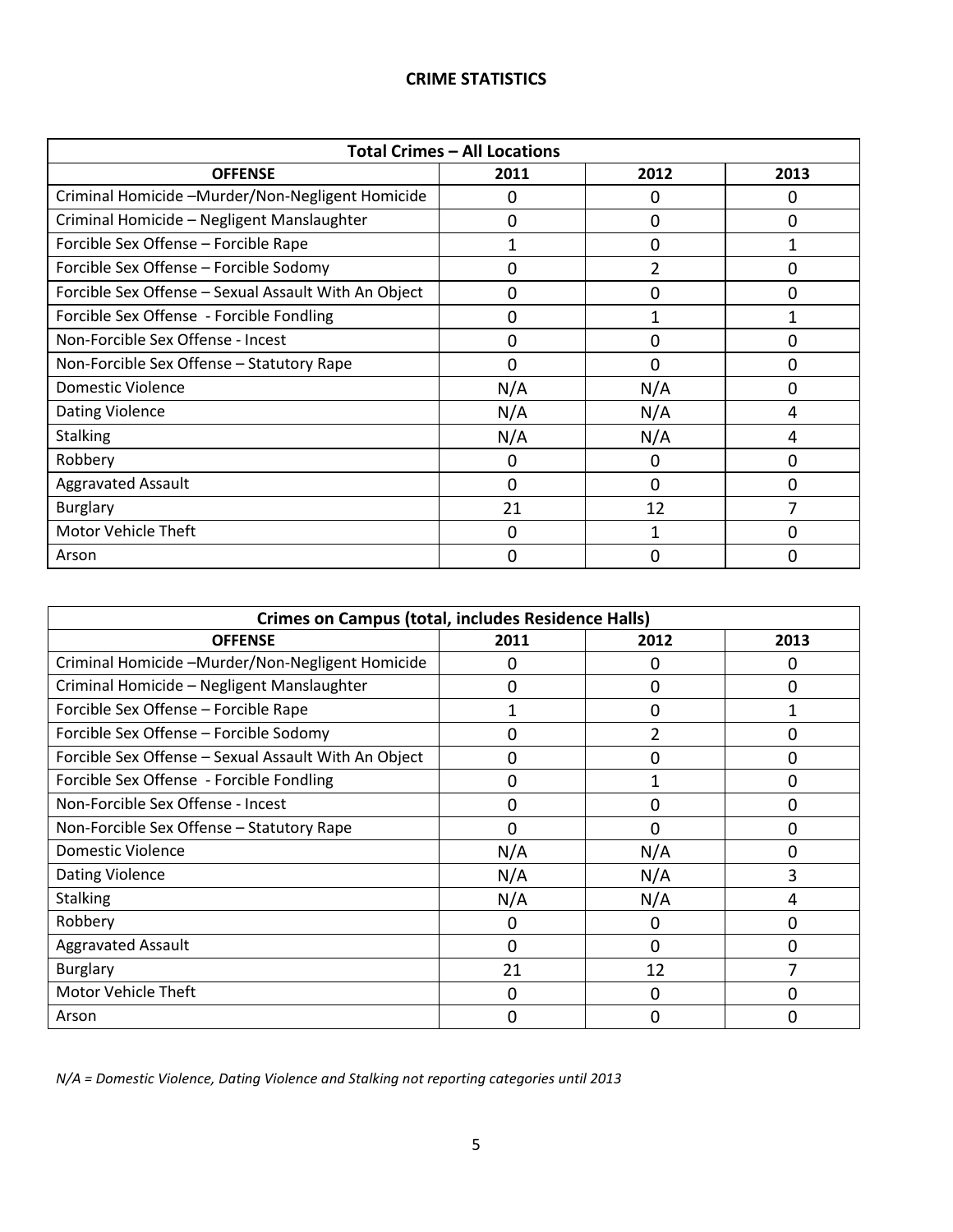|  |  | <b>CRIME STATISTICS (con't)</b> |  |
|--|--|---------------------------------|--|
|--|--|---------------------------------|--|

| <b>Crimes in Residence Halls</b>                     |              |          |      |  |  |  |
|------------------------------------------------------|--------------|----------|------|--|--|--|
| <b>OFFENSE</b>                                       | 2011         | 2012     | 2013 |  |  |  |
| Criminal Homicide -Murder/Non-Negligent Homicide     | 0            | 0        | 0    |  |  |  |
| Criminal Homicide - Negligent Manslaughter           | 0            | 0        | 0    |  |  |  |
| Forcible Sex Offense - Forcible Rape                 | $\mathbf{1}$ | 0        |      |  |  |  |
| Forcible Sex Offense - Forcible Sodomy               | 0            | 2        | 0    |  |  |  |
| Forcible Sex Offense - Sexual Assault With An Object | 0            | 0        | Ω    |  |  |  |
| Forcible Sex Offense - Forcible Fondling             | 0            | 1        | 0    |  |  |  |
| Non-Forcible Sex Offense - Incest                    | 0            | 0        | 0    |  |  |  |
| Non-Forcible Sex Offense - Statutory Rape            | 0            | 0        | 0    |  |  |  |
| Domestic Violence                                    | N/A          | N/A      | 0    |  |  |  |
| <b>Dating Violence</b>                               | N/A          | N/A      |      |  |  |  |
| <b>Stalking</b>                                      | N/A          | N/A      |      |  |  |  |
| Robbery                                              | $\Omega$     | $\Omega$ | 0    |  |  |  |
| <b>Aggravated Assault</b>                            | $\Omega$     | $\Omega$ | 0    |  |  |  |
| <b>Burglary</b>                                      | 21           | 12       | 4    |  |  |  |
| <b>Motor Vehicle Theft</b>                           | $\Omega$     | $\Omega$ | 0    |  |  |  |
| Arson                                                | $\Omega$     | 0        | 0    |  |  |  |

| <b>Crimes on Public Property (not on campus)</b>     |          |          |          |  |  |
|------------------------------------------------------|----------|----------|----------|--|--|
| <b>OFFENSE</b>                                       | 2011     | 2012     | 2013     |  |  |
| Criminal Homicide -Murder/Non-Negligent Homicide     | 0        | 0        | 0        |  |  |
| Criminal Homicide - Negligent Manslaughter           | 0        | $\Omega$ | $\Omega$ |  |  |
| Forcible Sex Offense - Forcible Rape                 | 0        | 0        | 0        |  |  |
| Forcible Sex Offense - Forcible Sodomy               | 0        | 0        | 0        |  |  |
| Forcible Sex Offense - Sexual Assault With An Object | 0        | 0        | 0        |  |  |
| Forcible Sex Offense - Forcible Fondling             | 0        | 0        | 0        |  |  |
| Non-Forcible Sex Offense - Incest                    | 0        | 0        | 0        |  |  |
| Non-Forcible Sex Offense - Statutory Rape            | 0        | 0        |          |  |  |
| Domestic Violence                                    | N/A      | N/A      | $\Omega$ |  |  |
| Dating Violence                                      | N/A      | N/A      | $\Omega$ |  |  |
| <b>Stalking</b>                                      | N/A      | N/A      | $\Omega$ |  |  |
| Robbery                                              | 0        | 0        | 0        |  |  |
| <b>Aggravated Assault</b>                            | $\Omega$ | $\Omega$ | $\Omega$ |  |  |
| <b>Burglary</b>                                      | $\Omega$ | 0        | 0        |  |  |
| Motor Vehicle Theft                                  | 0        |          | 0        |  |  |
| Arson                                                | 0        |          |          |  |  |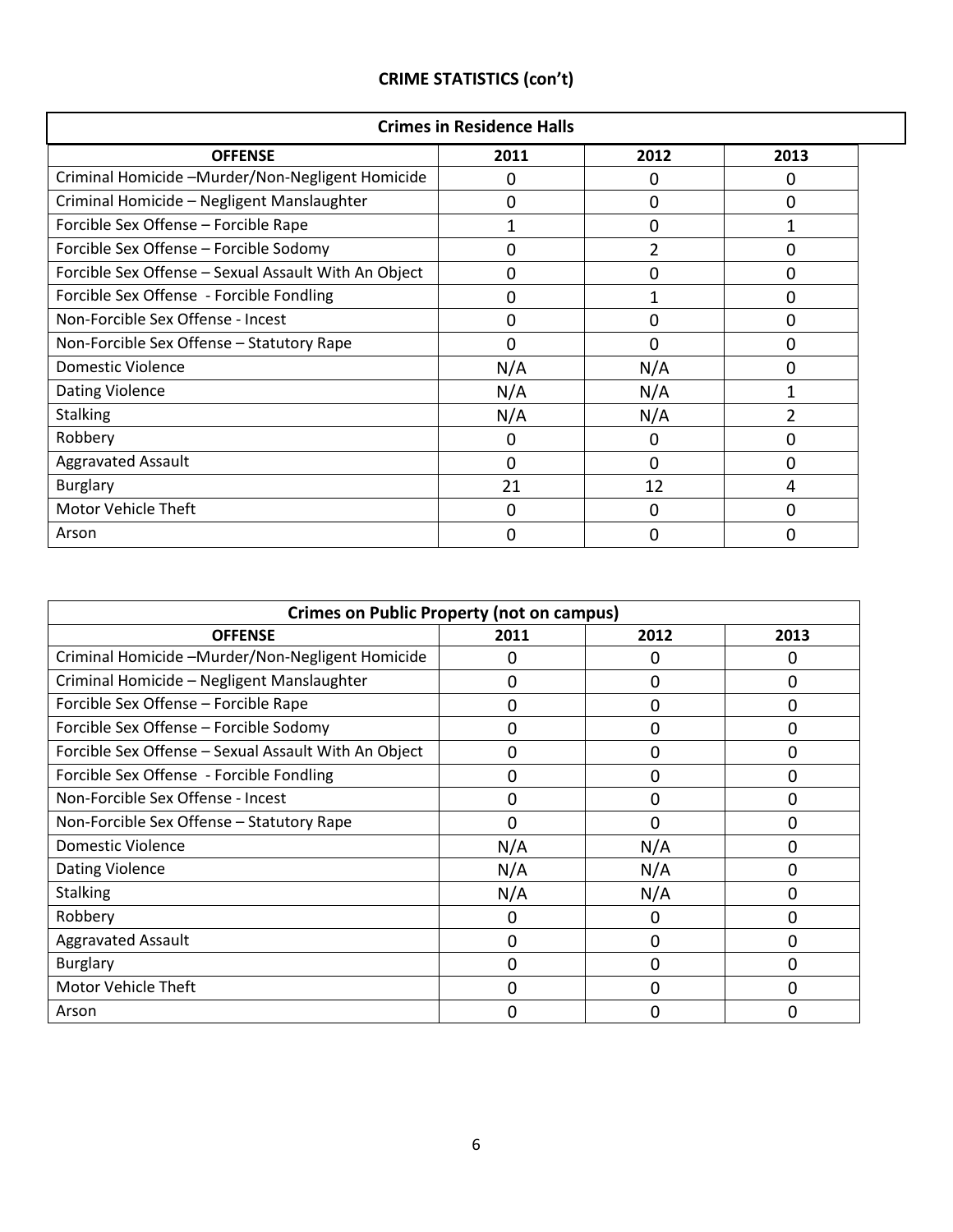|  | <b>CRIME STATISTICS (con't)</b> |  |
|--|---------------------------------|--|
|--|---------------------------------|--|

| <b>Crimes on Non-Campus Property</b>                 |      |              |      |  |  |  |
|------------------------------------------------------|------|--------------|------|--|--|--|
| <b>OFFENSE</b>                                       | 2011 | 2012         | 2013 |  |  |  |
| Criminal Homicide -Murder/Non-Negligent Homicide     | 0    | $\mathbf{0}$ | 0    |  |  |  |
| Criminal Homicide - Negligent Manslaughter           | 0    | $\Omega$     | 0    |  |  |  |
| Forcible Sex Offense - Forcible Rape                 | 0    | $\Omega$     | 0    |  |  |  |
| Forcible Sex Offense - Forcible Sodomy               | 0    | 0            | 0    |  |  |  |
| Forcible Sex Offense - Sexual Assault With An Object | 0    | O            | 0    |  |  |  |
| Forcible Sex Offense - Forcible Fondling             | 0    | 0            |      |  |  |  |
| Non-Forcible Sex Offense - Incest                    | 0    | 0            | 0    |  |  |  |
| Non-Forcible Sex Offense - Statutory Rape            | 0    | 0            | 0    |  |  |  |
| Domestic Violence                                    | N/A  | N/A          | O    |  |  |  |
| <b>Dating Violence</b>                               | N/A  | N/A          |      |  |  |  |
| <b>Stalking</b>                                      | N/A  | N/A          | 0    |  |  |  |
| Robbery                                              | 0    | $\Omega$     | 0    |  |  |  |
| <b>Aggravated Assault</b>                            | 0    | $\Omega$     | 0    |  |  |  |
| <b>Burglary</b>                                      | 0    | $\Omega$     | 0    |  |  |  |
| Motor Vehicle Theft                                  | 0    |              | 0    |  |  |  |
| Arson                                                | 0    |              | 0    |  |  |  |

## **Arrests** Referrals

| On Campus (includes residence halls) |                        |                |                        | On Campus (includes residence halls) |                |                |
|--------------------------------------|------------------------|----------------|------------------------|--------------------------------------|----------------|----------------|
| <b>Offense</b>                       | 2011                   | 2012           | 2013                   | 2011<br><b>Offense</b>               | 2012           | 2013           |
| Liquor Law Arrests                   | $\Omega$               | $\mathbf 0$    | $\Omega$               | Liquor Law Referrals<br>172          | 171            | 154            |
| Drug law Arrests                     | 1                      | $\overline{2}$ | $\Omega$               | Drug Law Referrals<br>46             | 53             | 48             |
| Weapons Law                          | $\Omega$               | $\Omega$       | $\Omega$               | Weapons Law<br>$\Omega$              | $\mathbf{1}$   | $\overline{7}$ |
| Arrests                              |                        |                |                        | Referrals                            |                |                |
|                                      | <b>Residence Halls</b> |                |                        | <b>Residence Halls</b>               |                |                |
| <b>Offense</b>                       | 2011                   | 2012           | 2013                   | <b>Offense</b><br>2011               | 2012           | 2013           |
| <b>Liquor Law Arrests</b>            | $\Omega$               | $\mathbf 0$    | $\Omega$               | Liquor Law Referrals<br>148          | 159            | 146            |
| Drug law Arrests                     | $\mathbf{1}$           | 2              | $\Omega$               | Drug Law Referrals<br>39             | 46             | 44             |
| Weapons Law                          | $\mathbf 0$            | $\mathbf 0$    | 0                      | Weapons Law<br>0                     | 1              | 7              |
| Arrests                              |                        |                |                        | Referrals                            |                |                |
| <b>Public Property</b>               |                        |                | <b>Public Property</b> |                                      |                |                |
| <b>Offense</b>                       | 2011                   | 2012           | 2013                   | <b>Offense</b><br>2011               | 2012           | 2013           |
| Liquor Law Arrests                   | $\mathbf 0$            | 1              | 3                      | Liquor Law Referrals<br>$\mathbf{2}$ | 1              | 3              |
| Drug law Arrests                     | $\mathbf 0$            | $\mathbf 0$    | 0                      | Drug Law Referrals<br>$\Omega$       | 3              | $\mathbf{1}$   |
| Weapons Law                          | $\mathbf 0$            | $\mathbf 0$    | $\mathbf 0$            | Weapons Law<br>$\mathbf 0$           | $\mathbf 0$    | $\mathbf 0$    |
| Arrests                              |                        |                |                        | Referrals                            |                |                |
| <b>Non-Campus Property</b>           |                        |                |                        | <b>Non-Campus Property</b>           |                |                |
| <b>Offense</b>                       | 2011                   | 2012           | 2013                   | <b>Offense</b><br>2011               | 2012           | 2013           |
| <b>Liquor Law Arrests</b>            | $\mathbf 0$            | $\mathbf 0$    | 0                      | Liquor Law Referrals<br>$\mathbf 0$  | $\mathbf 0$    | $\mathbf 0$    |
| Drug law Arrests                     | $\mathbf 0$            | $\mathbf{1}$   | $\overline{0}$         | Drug Law Referrals<br>1              | $\overline{0}$ | $\mathbf{1}$   |
| Weapons Law                          | $\mathbf 0$            | $\mathbf 0$    | 0                      | Weapons Law<br>$\Omega$              | $\overline{0}$ | $\mathbf{1}$   |
| Arrests                              |                        |                |                        | Referrals                            |                |                |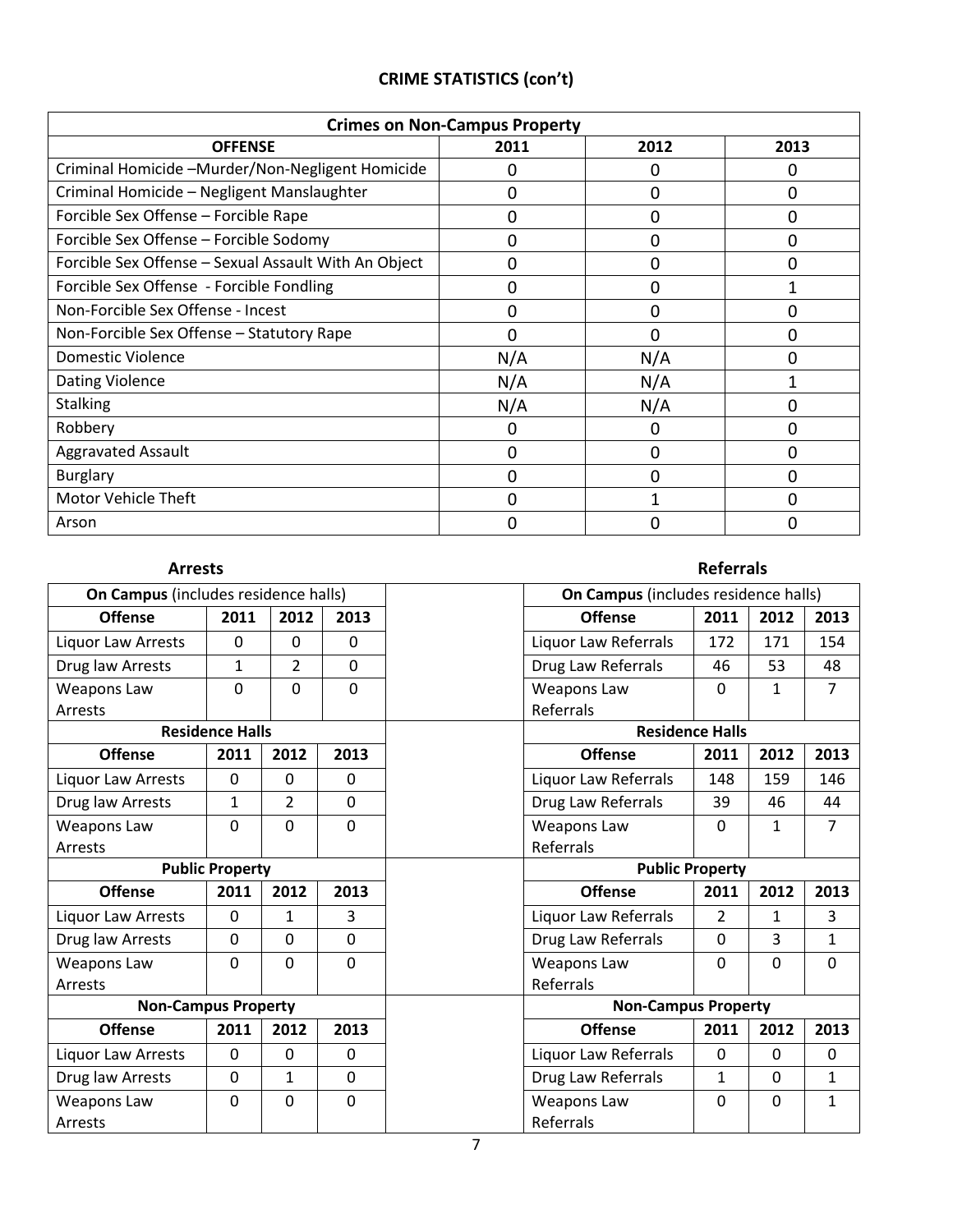#### **HATE CRIMES**

| 2011 - No hate crimes reported | 2012 – No hate crimes reported | <b>2013</b> – No hate crimes reported |
|--------------------------------|--------------------------------|---------------------------------------|
|--------------------------------|--------------------------------|---------------------------------------|

JCU must report the above listed crimes, as well as larceny/theft, simple assault, intimidation, and vandalism (see definitions below) that manifests evidence that the victim was intentionally selected because of the perpetrator's bias.

## Bias types include: race, gender, gender identity, religion, sexual orientation, ethnicity/national origin and disability.

*Larceny*: The unlawful taking, carrying, leading, or riding away of property from the possession or constructive possession of another.

*Vandalism:* To willfully or maliciously destroy, injure, disfigure, or deface any public or private property, real or personal, without the consent of the owner or person having custody or control by cutting, tearing, breaking, marking, painting, drawing, covering with filth, or any other such means as may be specified by local law.

*Intimidation:* To unlawfully place another person in reasonable fear of bodily harm through the use of threatening words and/or other conduct, but without displaying a weapon or subjecting the victim to actual physical attack.

*Simple Assault*: An unlawful physical attack by one person upon another where neither the offender displays a weapon, nor the victim suffers obvious severe or aggravated bodily injury involving apparent broken bones, loss of teeth, possible internal injury, severe laceration or loss of consciousness

# **GEOGRAPHY DESCRIPTIONS**

**On Campus** *-* Any building or property owned or controlled by JCU within the same reasonably contiguous geographic area and used by JCU in direct support of, or in a manner related to, JCU's educational purposes, including residence halls; and any building or property within or reasonably contiguous to the campus, owned by JCU, but controlled by another person, is frequently used by students, and supports institutional purposes.

**Residential Facilities** *–* A subset of the on-campus category includes residential facilities for students located on campus.

**Non-Campus Building or Property** - Any building/property owned/controlled by a student organization that is officially recognized by JCU; or any building/property owned/controlled by JCU that is used in direct support of, or in relation to, JCU's educational purposes, is frequently used by students, and is not within the same reasonably contiguous geographic area of JCU.

**Public Property** - All public property, including thoroughfares, streets, sidewalks, and parking facilities, that is within the campus, or immediately adjacent to and accessible from the campus.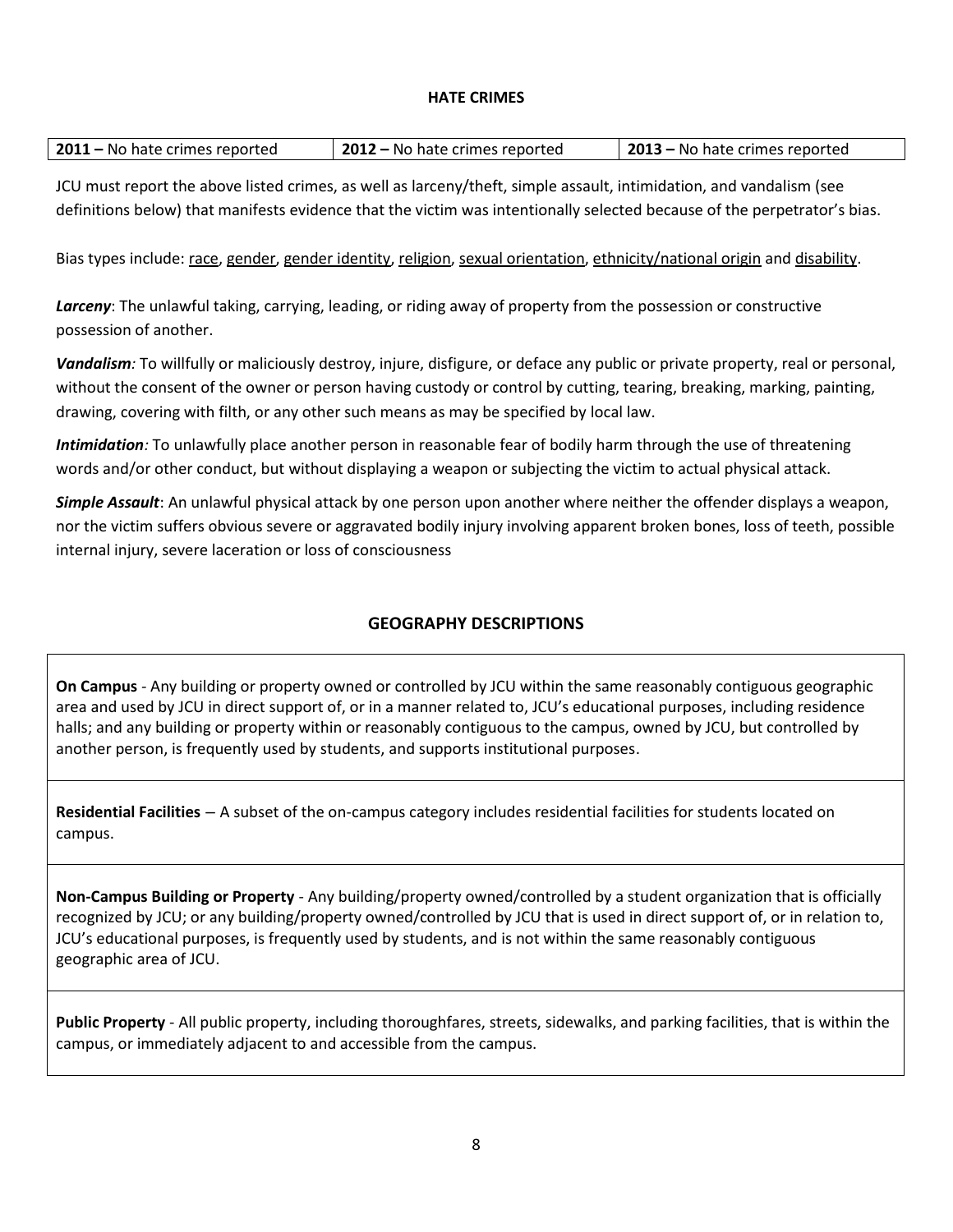## **CRIME STATISTIC DEFINITIONS**

### Criminal Homicide Offenses

**-Murder and Nonnegligent Manslaughter***:* The willful (nonnegligent) killing of one human being by another

**-Negligent Manslaughter***:* The killing of another person through gross negligence.

#### Sex Offenses

Any sexual act directed against another person, without the consent of the victim, including instances where the victim is incapable of giving consent.

**-Forcible Rape***:* The penetration, no matter how slight, of the vagina or anus with any body part or object, or oral penetration by a sex organ of another person, without the consent of the victim.

**-Forcible Sodomy***:* Oral or anal sexual intercourse with another person, without the consent of the victim, including instances where the victim is incapable of giving consent because of his/her age or because of his/her temporary or permanent mental or physical incapacity.

**- Sexual Assault With An Object:** The use of an object or instrument to unlawfully penetrate, however slightly, the genital or anal opening of the body of another person, without the consent of the victim, including instances where the victim is incapable of giving consent because of his/her age or because of his/her temporary or permanent mental or physical incapacity.

**-Forcible Fondling:** The touching of the private body parts of another person for the purpose of sexual gratification, without the consent of the victim, including instances where the victim is incapable of giving consent because of his/her age or because of his/her temporary or permanent mental incapacity.

**-Incest**: Nonforcible sexual intercourse between persons who are related to each other within the degrees wherein marriage is prohibited by law.

**-Statutory Rape**: Nonforcible sexual intercourse with a person who is under the statutory age of consent.

**Robbery:** The taking or attempting to take anything of value from the care, custody, or control of a person or persons by force or threat of force or violence and/or by putting the victim in fear.

**Aggravated Assault:** An unlawful attack by one person upon another for the purpose of inflicting severe or aggravated bodily injury usually is accompanied by the use of a weapon or by means likely to produce death or great bodily harm.

**Burglary:** The unlawful entry of a structure to commit a felony or a theft. For reporting purposes this definition includes: unlawful entry with intent to commit a larceny or felony; breaking and entering with intent to commit a larceny; housebreaking; safecracking; and all attempts to commit any of the aforementioned.

**Motor Vehicle Theft:** The theft or attempted theft of a motor vehicle.

**Arson:** Any willful or malicious burning or attempt to burn, with or without intent to defraud, a dwelling house, public building, motor vehicle or aircraft, personal property of another, etc.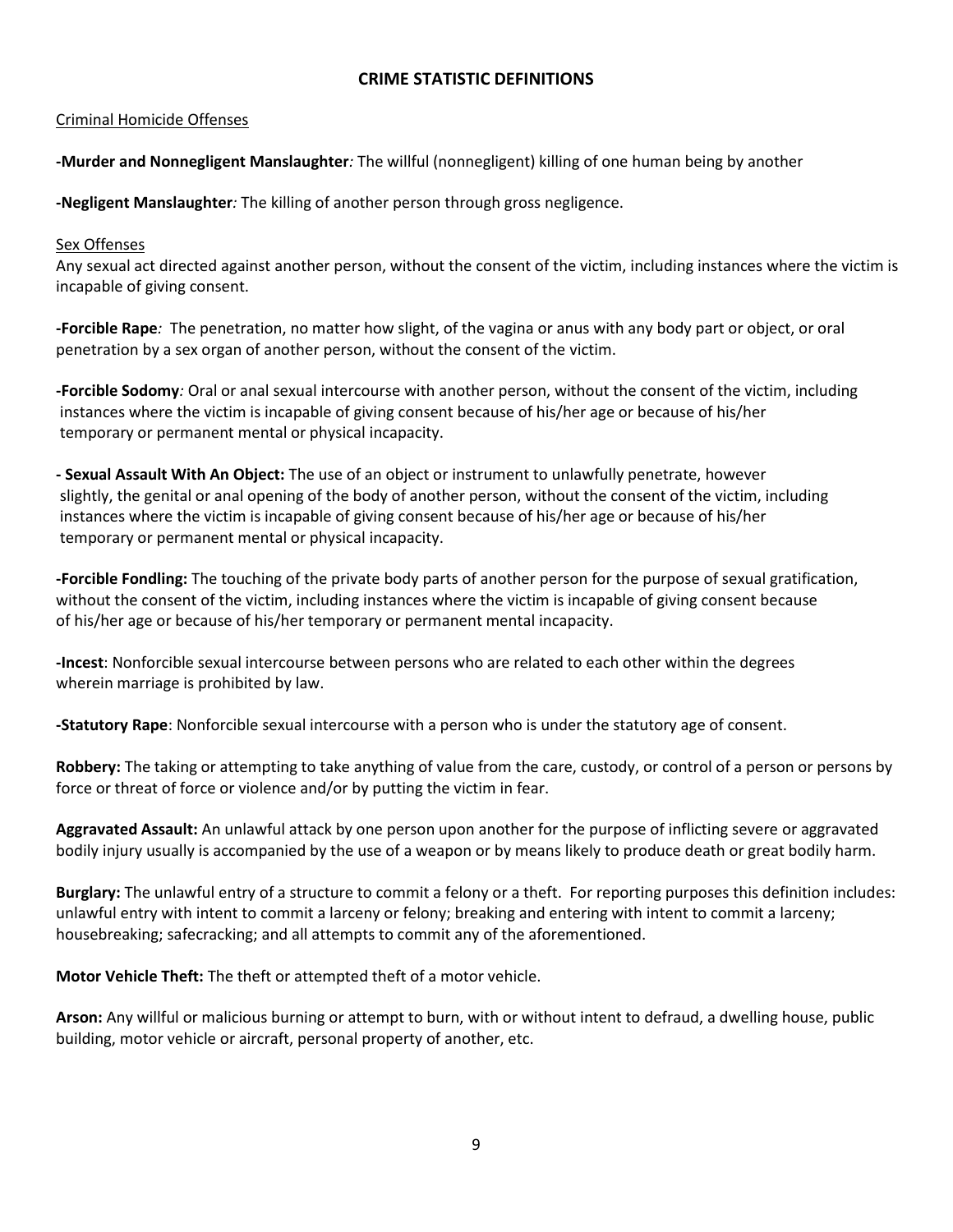## **CRIME STATISTIC DEFINITIONS (con't)**

**Dating Violence:** Violence committed by a person who is or has been in a social relationship of a romantic or intimate nature with the victim. The existence of such a relationship shall be determined based on the reporting party's statement with consideration of the length of the relationship, the type of relationship, and the frequency of interaction between the persons involved in the relationship. Dating violence includes, but is not limited to, sexual or physical abuse or the threat of such abuse. Dating violence does not include acts covered under the definition of domestic violence.

**Domestic Violence**: A felony or misdemeanor crime of violence committed by a current or former spouse Or intimate partner of the victim; by a person with whom the victim shares a child in common; by a person who is or has cohabitated with the victim as a spouse or intimate partner; by a person similarly situated to a spouse of the victim under the domestic or family violence laws of the jurisdiction in which the crime of violence occurred, or by any other person against an adult or youth victim who is protected from that person's acts under the domestic or family violence laws of the jurisdiction in which the crime of violence occurred.

**Stalking**: Engaging in a course of conduct directed at a specific person that would cause a reasonable person to fear for the person's safety or the safety of others; or suffer substantial emotional distress. Course of conduct means two or more acts, including, but not limited to, acts in which the stalker directly, indirectly, or through third parties, by any action, method, device, or means follows, monitors, observes, surveils, threatens, or communicates to or about, a person, or interferes with a person's property. Substantial emotional distress means significant mental suffering or anguish that may, but does not necessarily, require medical or other professional treatment or counseling. Reasonable person means a reasonable person under similar circumstances and with similar identities to the victim.

**Weapon Law Violations***:* The violation of laws or ordinances prohibiting the manufacture, sale, purchase, transportation, possession, concealment, or use of firearms, cutting instruments, explosives, incendiary devices, or other deadly weapons.

**Drug Law Violations:** The violation of laws prohibiting the production, distribution, and/or use of certain controlled substances and the equipment or devices utilized in their preparation and/or use. The unlawful cultivation, manufacture, distribution, sale, purchase, use, possession, transportation, or importation of any controlled drug or narcotic substance. Arrests for violations of state and local laws, specifically those relating to the unlawful possession, sale, use, growing, manufacturing, and making of narcotic drugs.

**Liquor Law Violations:** The violation of state or local laws/ordinances prohibiting the manufacture, sale, purchase, transportation, possession, or use of alcoholic beverages, not including driving under the influence and drunkenness.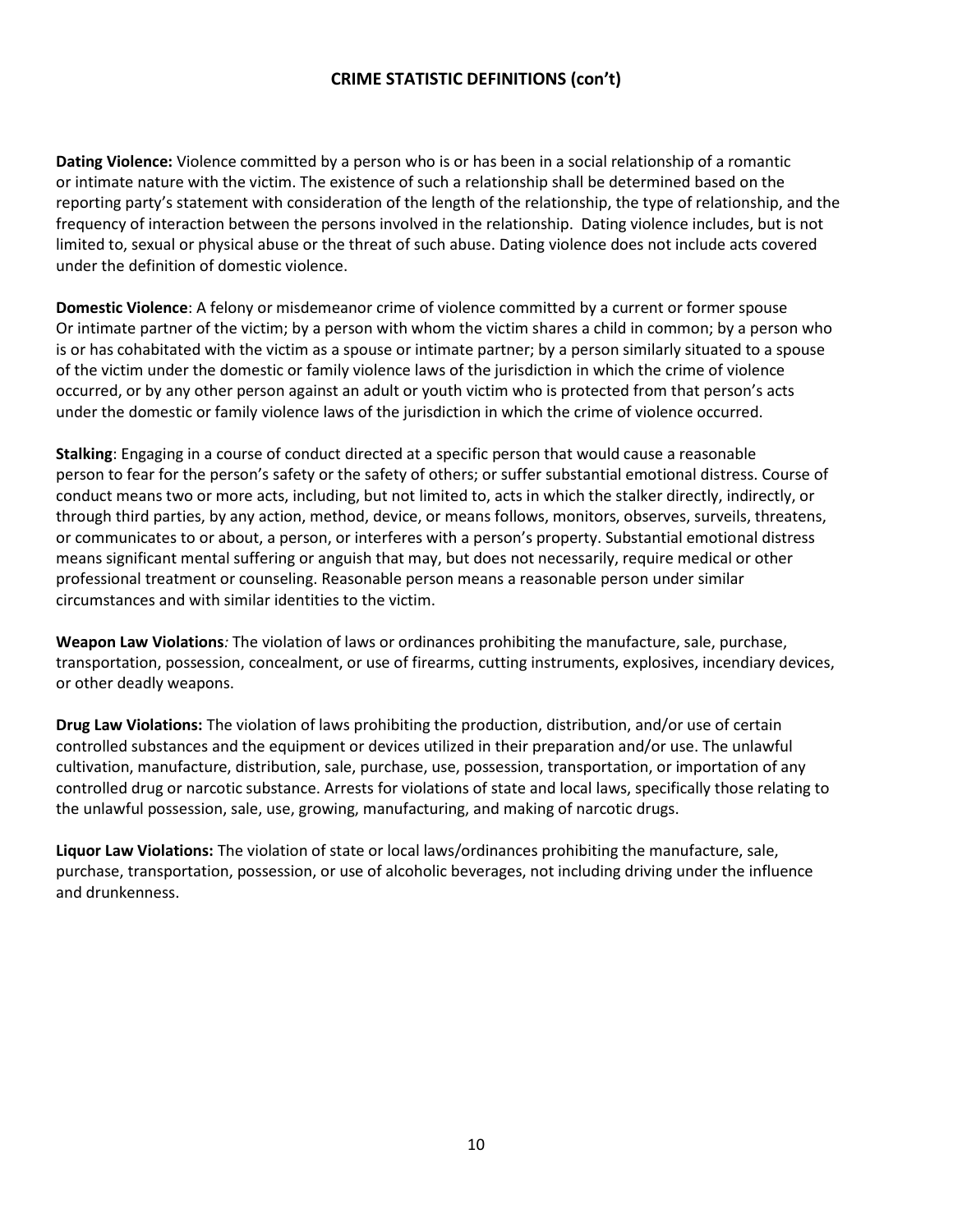#### **INTERPERSONAL VIOLENCE POLICY**

Including issues related to relationship violence, sexual assault, sexual misconduct, and stalking.

## **A. Policy**

John Carroll University seeks to provide a community for students that promote personal growth and development. The University asserts that respect for the rights and dignity of all people must be protected. This goal is an integral part of all aspects of University life, rooted in our Jesuit Catholic identity, and is essential to our learning environment and academic community.

John Carroll University is committed to providing a learning environment free from harassment, discrimination, and violence. Interpersonal violence is a serious issue on college campuses and is not tolerated at John Carroll. Interpersonal violence includes all forms of sex discrimination prohibited by Title IX of the Higher Education Amendment of 1972, including gender discrimination, sexual harassment, sexual assault, gender-based stalking and relationship abuse.

It is the policy of John Carroll University, consistent with the aforementioned beliefs and values, that any interpersonal violence offenses (Relationship Violence, Stalking, Sexual Harassment, Sexual Assault, Non-Consensual Sexual Contact, and Sexual Exploitation) are prohibited and will not be tolerated. Thus, the University reserves the right to pursue disciplinary action for interpersonal violence offenses against students without regard to prosecution by criminal justice authorities. The Interpersonal Violence Policy covers violations committed by John Carroll University students.

All students should be aware of the consequences for interpersonal violence offenses. The University urges a person who believes an interpersonal violence offense has been committed against him/her to seek assistance from any of the available on-campus or off-campus resources.

Relationship Violence, Stalking, Sexual Harassment, Sexual Assault, Non-Consensual Sexual Contact, and/or Sexual Exploitation can be committed by a man, woman, or group against a person or persons of the same or opposite sex. These offenses can be committed by strangers, current or former partners, friends, and acquaintances.

#### **B. Definitions**

**Relationship Violence** is behavior used to establish power and control over another individual using fear, intimidation, violence and/or threat of violence. These behaviors can include, but are not limited to, physical, verbal, emotional, financial or sexual abuse. Examples of abuse may include hitting, punching, slapping, throwing objects, biting, yelling, name-calling, belittling, threatening violence, stealing money, destroying possessions, isolating, or committing sexual violence. Relationship violence can occur between casual or intimate partners of the same or opposite sex, former partners, roommates, or family members.

**Stalking** is a pattern of two or more incidents of unwanted attention, harassment, contact, or other conduct directed at a specific person that would cause reasonable persons to fear harm to their physical health, mental or emotional health, safety, friends, family or property. Stalking may include, but is not limited to, telephone calls, text messaging, social networking, instant messaging, monitoring behavior, being in physical proximity to the person, or taking pictures.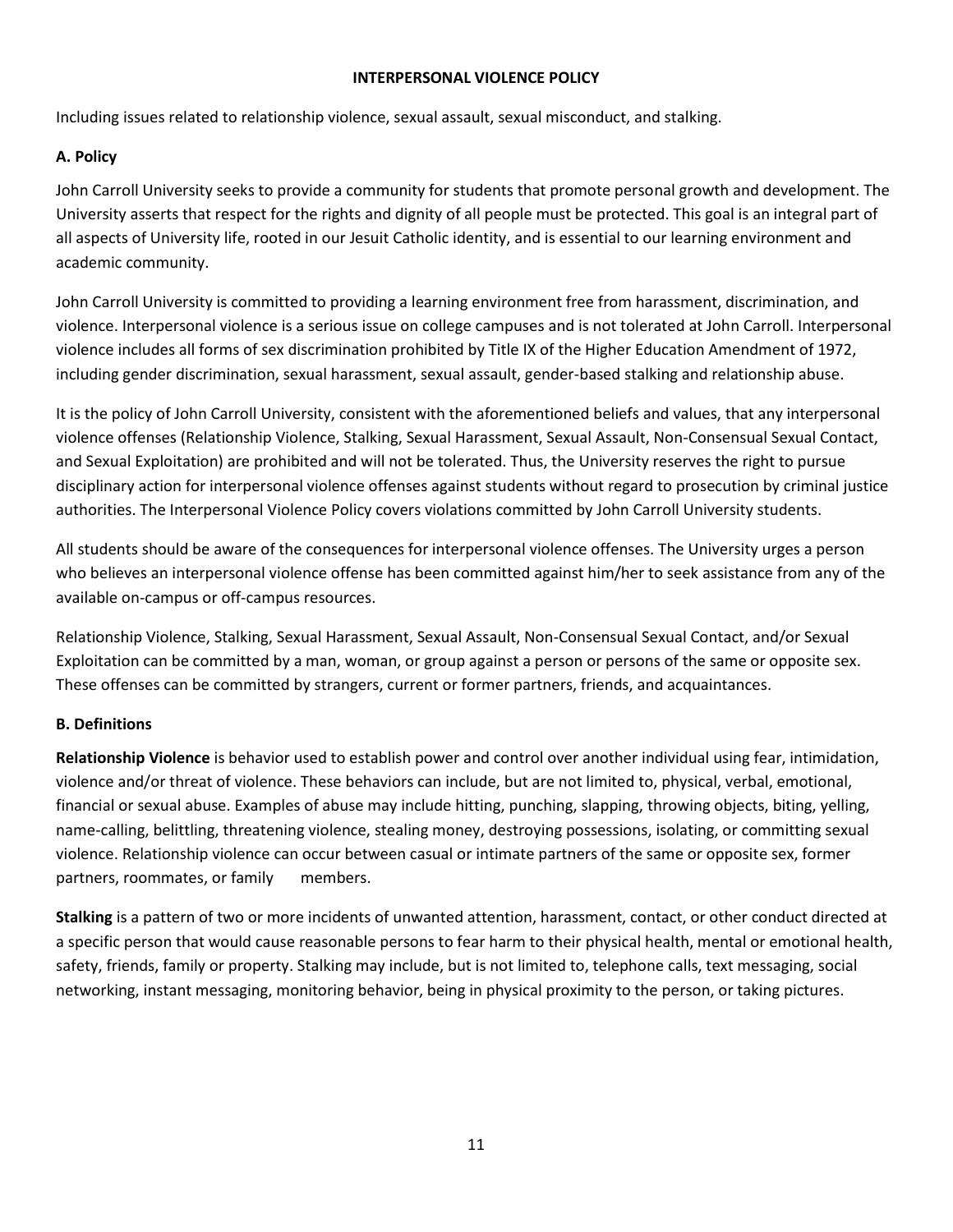**Sexual Harassment** means any unwelcome sexual advances, requests for sexual favors, offensive references to gender or sexual orientation or other conduct of a sexual nature when:

- 1. Toleration of such conduct is made either explicitly or implicitly a term or condition of an individual's employment, professional or student status; or
- 2. Toleration of or rejection of such conduct is used as the basis for employment or academic decisions; or
- 3. Such conduct has the purpose or effect of unreasonably interfering with an individual's work performance, educational experience, or living environment, or creates an intimidating, hostile, or offensive work, educational, or living environment.
- 4. Sexual harassment can be verbal, written, physical or pictorial in nature.

**Sexual Assault** is engaging in, or attempting to engage in, oral, vaginal, or anal penetration through any means (i.e., penis, tongue, finger, foreign object, etc.) without the consent of the other person (see University Consent Standard below).

**Non-Consensual Sexual Contact** includes any touching of any sexual body parts i.e., breasts, buttocks, groin, genitals, mouth, etc.) or the touching of another with these body parts without consent. It also includes disrobing or exposure of another or to another without consent.

**Sexual Exploitation** occurs when one engages in activity of a sexual nature which involves another person, other than Sexual Assault and Non-Consensual Sexual Contact, without the other person's consent. Examples of sexual exploitation include, but are not limited to the following: the non- consensual filming, photographing or otherwise recording and/or transmission of sexual activity or nudity; voyeurism or complicity in voyeurism; the knowing transmission of a sexually transmitted infection; and inducing incapacitation with intent to take sexual advantage of another person.

## **University Consent Standard**

- 1. Consent is freely given using mutually understandable words or actions that indicate a willingness to participate in mutually agreed upon sexual activity. Consent is mutually understandable when a reasonable person would consider the words and/or actions of the parties to have reached an agreement to engage in the particular sexual activity. In the absence of mutually understandable affirmative words or actions, it becomes the responsibility of the initiator (the person who wants to engage in a specific sexual activity) to obtain affirmative consent from the other partner.
- 2. Consent once given, may be withdrawn. If one partner initially offers words or actions that indicate consent, that partner may withdraw consent by indicating with word or action that consent has been discontinued.
- 3. Consent for one sexual activity does not indicate consent for other forms of sexual activity. Similarly, past sexual consent does not imply future consent.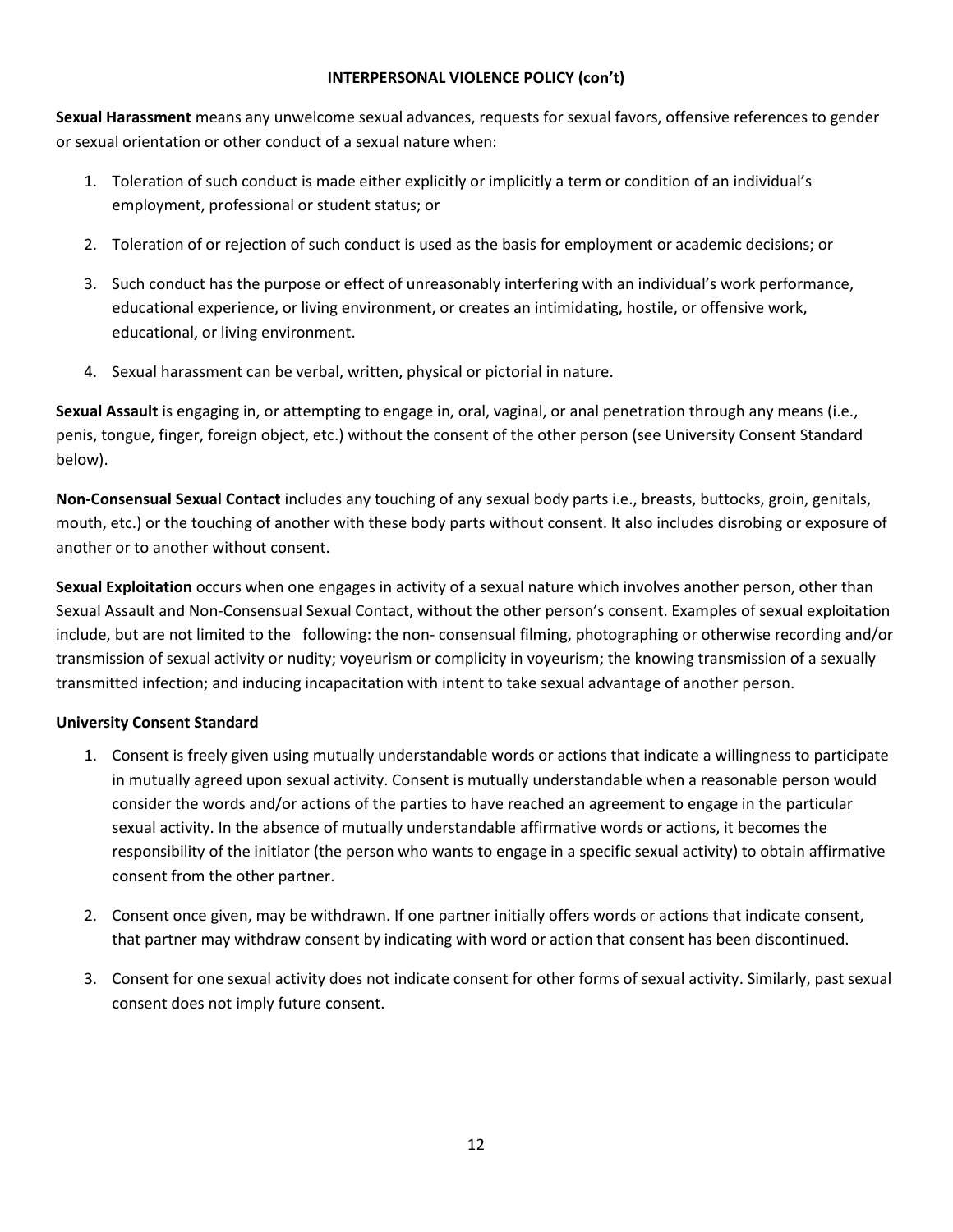## **Capacity for Consent**

- 1. Incapacitation is defined as being in a state in which a person sufficiently lacks the cognitive ability to realize that the situation is sexual, or cannot appreciate (rationally and reasonably) the nature and/or extent of that situation.
- 2. Consent can only be given by those with capacity to consent. Minors younger than16 do not have the capacity to consent to sexual activity. For adults, capacity to consent is on a case by case basis. Mentally disabled persons and physically incapacitated persons may not have the capacity to give consent. One may be incapacitated temporarily as a result of mental illness, unconsciousness, or as a result of alcohol or other drug consumption.
- 3. One may not engage in sexual activity with another person when one knows or has reasonable cause to believe that person to be incapacitated due to alcohol or other drug consumption or other reasons. Taken in context, some indicators of possible incapacitation may include, but are not limited to the following: vomiting, slurred speech, decreased motor coordination, unconsciousness, erratic or extreme behavior, knowledge of person's consumption, or bloodshot eyes.

#### **Coercion**

Consent which is obtained through the use of fraud or force, whether by physical force, threats, intimidation or coercion is invalid.

## **C. Applicability**

This policy applies to all John Carroll University students. All students are encouraged to report alleged interpersonal violence offenses as soon as possible. Interpersonal violence offenses may be reported whether they occurred on campus, at a University sponsored event, or off campus including study abroad, internships, and immersion experiences.

#### **D. Confidentiality and Reporting**

To the extent possible, the University will maintain the confidentiality of all parties involved in alleged interpersonal violence offenses. Confidentiality, however, cannot be guaranteed. Under Ohio law, persons who know that a felony has been committed must report that information to law enforcement. For that reason, all University employees (excluding licensed professionals from the University Counseling Center and pastoral counselors [i.e. priests acting as pastoral counselors]) must comply with this policy. Therefore, employees must contact John Carroll Police Department or the University Heights Police Department when an allegation of an interpersonal violence offense has been made.

Students who experience interpersonal violence can meet with the Program Coordinator for the Violence Prevention and Action Center to discuss a situation confidentially, which means that the University will not pursue an investigation on the basis of confidential information shared with the VPAC coordinator if the student does not wish to do so. The VPAC coordinator is not a legally privileged confidant, so they are still required to report basic non-identifying information to law enforcement and make periodic non-identifying summaries of the crimes occurring on campus to the Title IX coordinator.

#### **E. Immunity Provision**

Individuals (recipients of the behavior and/or those assisting recipients) who report incidents of interpersonal violence which occur while he/she is engaged in underage drinking or illicit drug use will not be held responsible for violating the university alcohol and/or drug policy.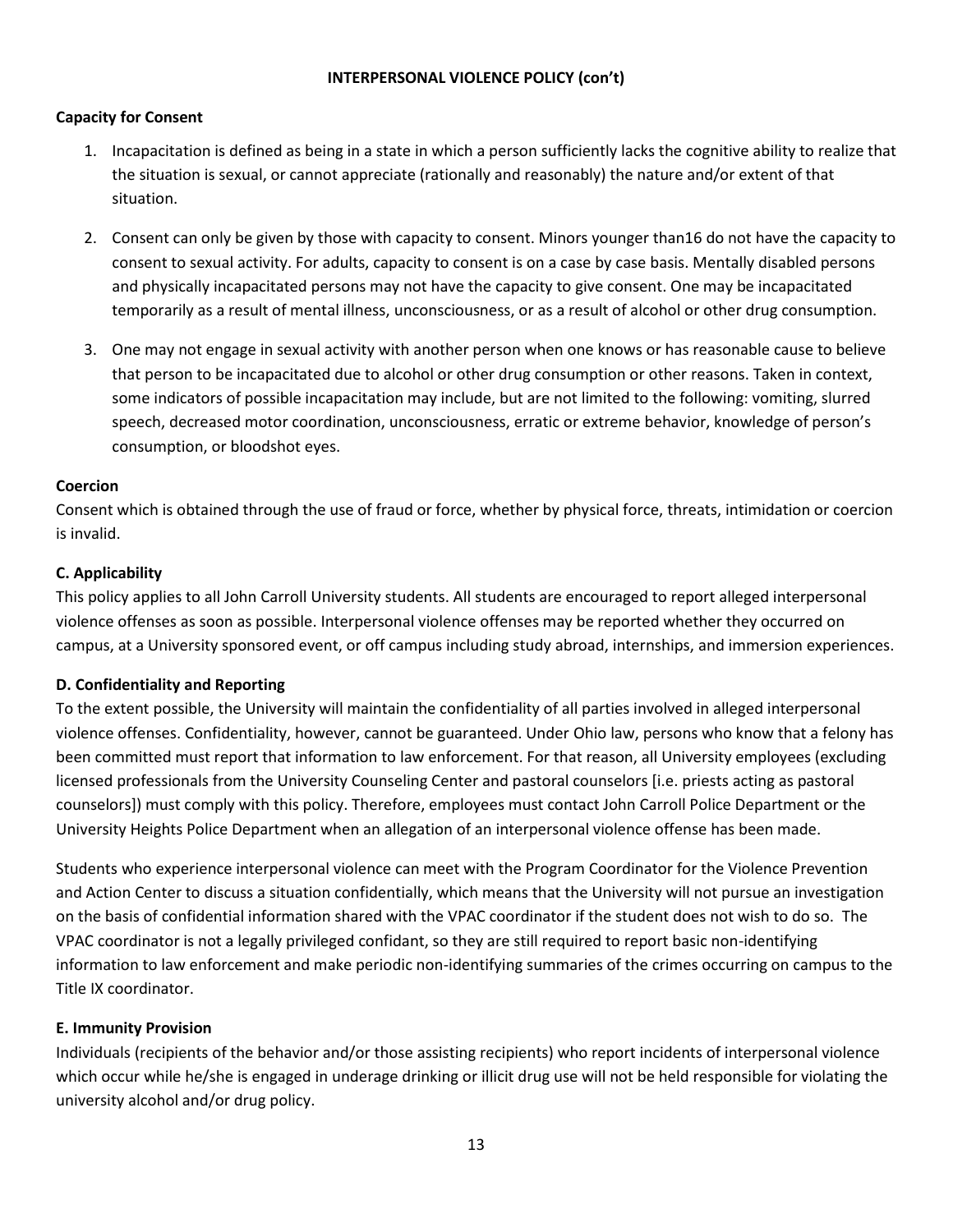### **F**. **Retaliation**

The University strictly prohibits retaliation by, for, or against any participant (complainant, recipient of the behavior, the respondent, or witnesses) for making a good faith report of any conduct, act, or practice believed to be interpersonal violence, for resisting such behavior, for participating in an investigation of the allegation, and/or for participating in the conduct process. Prohibited behavior includes any form of intimidation, threats, or harassment by the individual or friends, family, or other persons acting in support of or on behalf of that individual. Retaliation can be verbal, written, graphic, electronic, or physical. Acts of retaliation are by themselves, cause for disciplinary action. Concerns of retaliation can be reported to the Title IX Coordinator, JCUPD, the VPAC Coordinator, or the Dean of Students.

## **G**. **Consequences**

Any student found responsible for a violation of the Interpersonal Violence Policy will be subject to disciplinary action up to, and including, expulsion. Specific conduct procedures may be found here [http://sites.jcu.edu/deanofstudents/pages/community-standards/interpersonal-violence-policy.](http://sites.jcu.edu/deanofstudents/pages/community-standards/interpersonal-violence-policy) Even if John Carroll University members are not criminally prosecuted, the University can pursue disciplinary action.

In accordance with the Student Code, the University reserves the right to impose an interim suspension on any student accused of an interpersonal violence offense pending the outcome of an investigation and/or conduct hearing. The University reserves the right to issue a no contact directive to the students involved pending the investigation and outcome of a conduct hearing.

#### **PROCEDURES FOR DEALING WITH INTERPERSONAL VIOLENCE**

### **A. Procedures**

John Carroll University encourages those who have experienced interpersonal violence to report the incident promptly, to seek all available assistance, and to pursue university discipline proceedings and criminal prosecution of the offender**. All university employees (including Resident Assistants, staff members, etc.) excluding licensed professionals from the University Counseling Center and pastoral counselors (i.e. priests acting as pastoral counselors), must report interpersonal violence offenses to law enforcement authorities, which can include JCUPD and/or the University Heights Police. It is the practice of JCUPD to report such offenses to the University Heights Police Department or the appropriate jurisdiction.**

Because licensed professionals from the University Counseling Center and pastoral counselors are not required to disclose knowledge of crimes reported to them except when necessary to prevent harm, those who wish to discuss a situation in **complete confidence** should notify only the University Counseling Center or a pastoral counselor. Counseling services and pastoral care are available at any time for any persons affected by an act of interpersonal violence.

Students who experience interpersonal violence can meet with the Program Coordinator for the Violence Prevention and Action Center to discuss a situation confidentially, which means that the University will not pursue an investigation on the basis of confidential information shared with the VPAC coordinator if the student does not wish to do so. The VPAC coordinator is not a legally privileged confidant, so they are still required to report basic non-identifying information to law enforcement and make periodic non-identifying summaries of the crimes occurring on campus to the Title IX coordinator.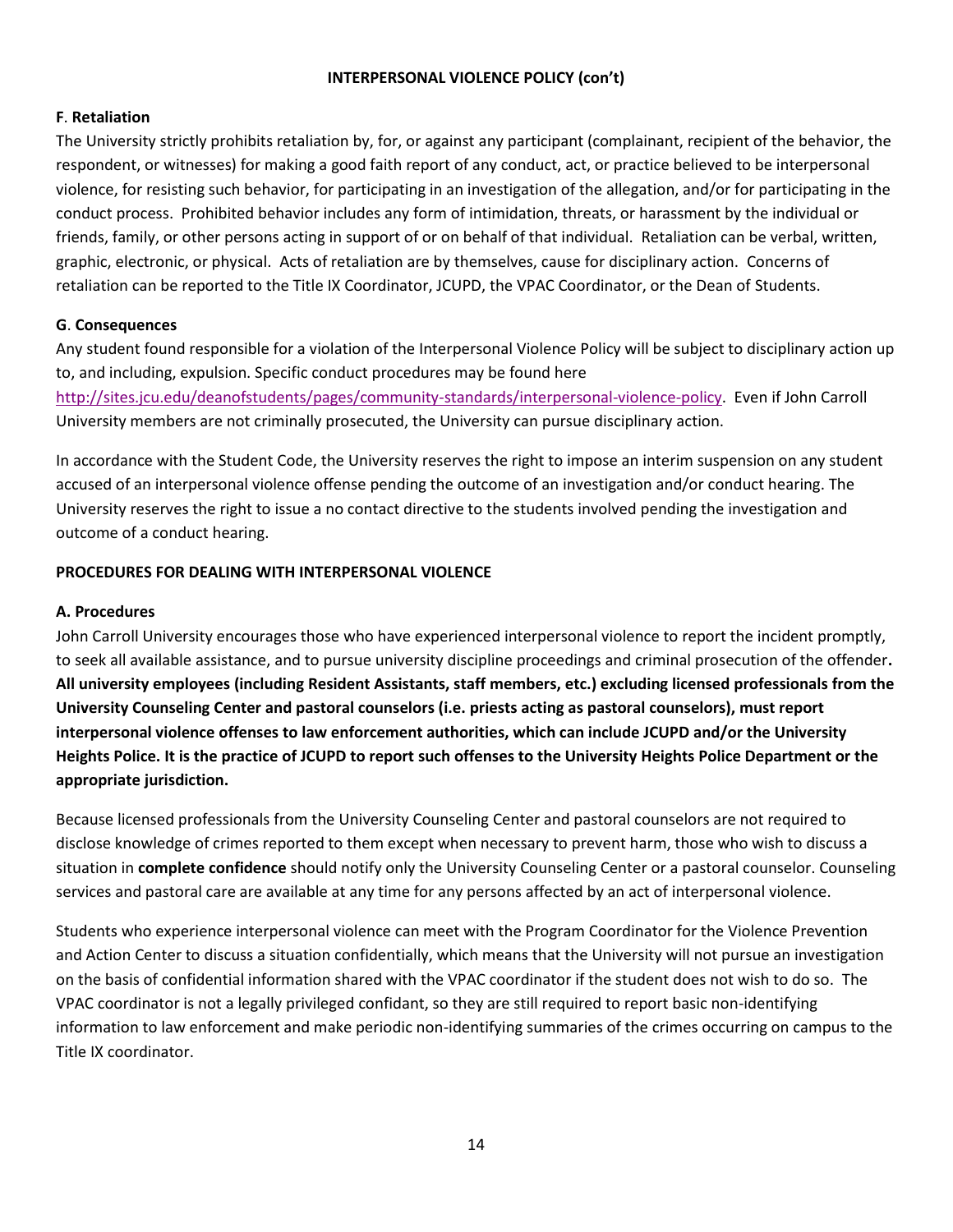## **1. Immediate Action**

a. Tell a trusted person about the act of interpersonal violence.

b. Preserve any evidence of the act. Depending on the type of interpersonal violence offense, evidence may include, but is not limited to, text messages, voice mail messages, bodily fluids, etc. Physical evidence such as clothing, bed sheets, etc. should be placed in a secure area.

c. Contact the John Carroll Police at 216- 397-1234 and/or the University Heights Police at 216-932-1800 and/or the JCU 24-hour Crisis Hotline at 216-397-CALL. JCUPD can provide immediate referral information, access to the university counselor on-call, investigative assistance, and assistance notifying local law enforcement agencies. The JCU 24-hour hotline can provide immediate support and crisis intervention, educate recipients of the behavior and/or supportive others about reporting options and medical care, and coordinate an in-person advocacy response when appropriate.

d. Seek immediate medical attention at a SANE (Sexual Assault Nurse Examiner) Unit. If possible, do not bathe, urinate, douche, brush teeth, or consume liquids or food before seeking medical attention. A Sexual Assault Nurse Examiner is a registered nurse with expertise in forensic evidence collection and medical care following trauma, such as sexual assault or relationship violence. The five 24-hour SANE Units in Cuyahoga County are located at Hillcrest Hospital, Fairview Hospital, MetroHealth Hospital, University Hospitals, and Rainbow Babies & Children's Hospital. Hillcrest Hospital is the closest in proximity to John Carroll University.

At the hospital, an advocate may be offered from the Cleveland Rape Crisis Center. Advocates can provide support and information about the medical exam, reporting options, and victim rights. If an advocate is not offered, the individual can request to have an advocate or other support person present throughout the exam. Individuals under the age of 18 are able to receive medical attention and evidence collection without a parent present. However, the hospital is required to notify parents/guardians and the Department of Child and Family Services of the hospital visit

Hospital personnel are mandated to report felony crimes. However, if the individual is over the age of 18, his/her name does not have to be disclosed. Individuals may choose whether or not to speak to the police at the hospital. Regardless of whether an individual makes a report with law enforcement at the hospital, the option to file charges at a later date still exists. When possible, do not disturb the crime scene before law enforcement completes an investigation.

#### **2. Support Services**

**a. Counseling**: Students who have experienced interpersonal violence and their supportive friends/family members may receive free and confidential counseling at the:

- o University Counseling Center (216-397-4283) and/or
- o Cleveland Rape Crisis Center (216-619-6192) and/or
- o Domestic Violence and Child Advocacy Center (216-391-HELP)

**b. Violence Prevention and Action Center** (VPAC): VPAC coordinates an immediate and supportive response to incidents of interpersonal violence by providing a range of responses, including crisis intervention, safety planning, transportation, accompaniment to the hospital and/or to speak with law enforcement, resources/information, and referrals. Students can access these services by contacting the VPAC Program Coordinator through the JCU 24-hour Crisis Hotline at 216- 397-CALL (2255).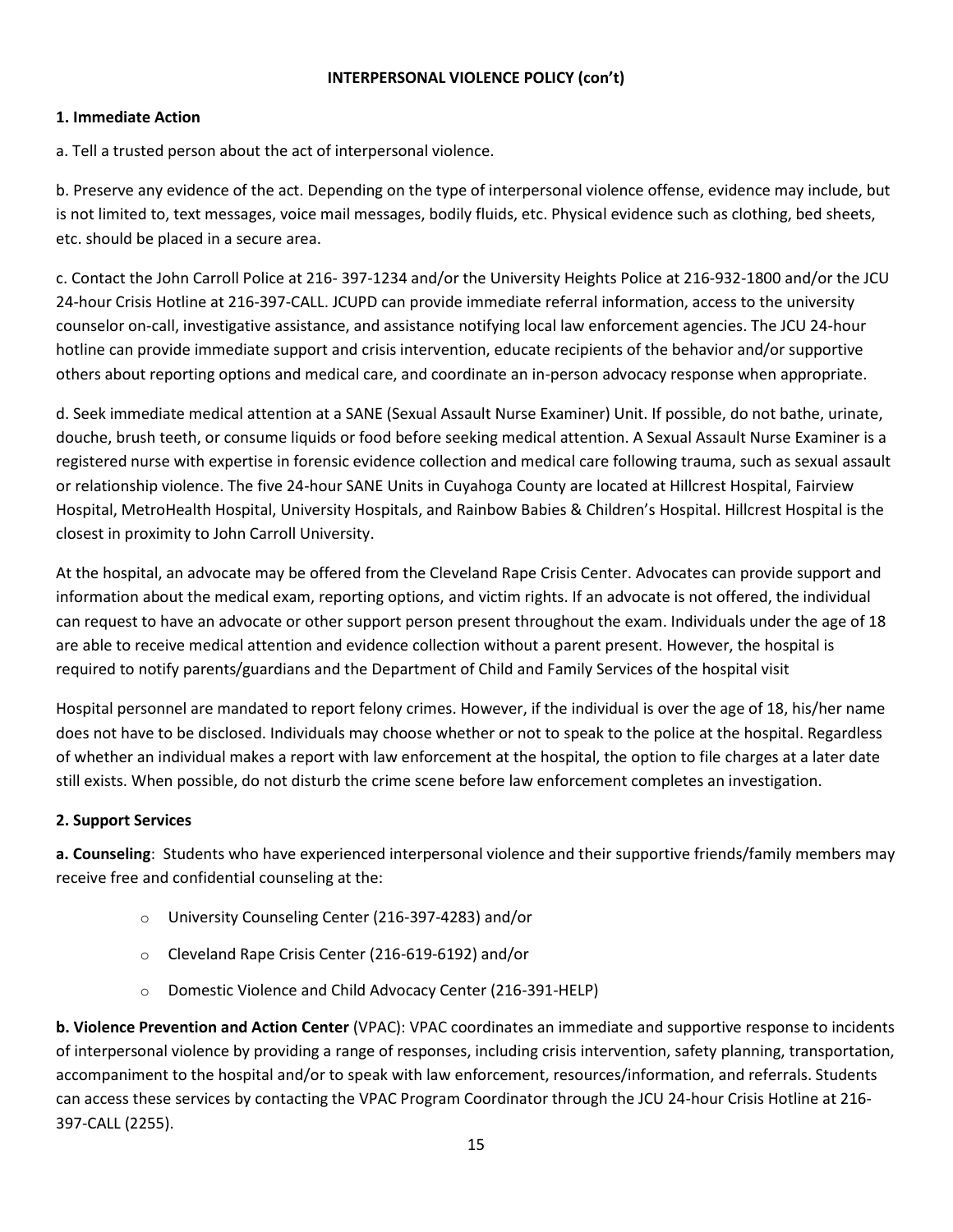**c. Reassignments**: When the recipient of the behavior and the respondent participates in the same class(es) and/or reside in the same university residence or are in close proximity to one another (i.e. share the same athletic facilities), the Dean of Students will consult with the appropriate individual in making a determination regarding an alternative assignment(s).

## **B. Reporting Options**

The University encourages those who have experienced interpersonal violence to report these incidents to both John Carroll Police Department and local law enforcement. Recipients of the behavior have the right, however, not to provide a statement to either JCUPD or local law enforcement.

Any student who wishes to receive more information on reporting processes, and/or obtain resource/referral information are encouraged to use VPAC. VPAC can also provide the recipient of the behavior with an advocate throughout the entire reporting process. The VPAC Program Coordinator can be reached at (216) 397-2175 or through the JCU 24-hour hotline at (216) 397-CALL (2255).

Filing a report does not necessarily obligate the recipient of the behavior to pursue disciplinary or criminal charges. Although the local police and university officials (including JCUPD) have an obligation to protect the community from those who have engaged in crimes of violence, including relationship violence, stalking, sexual harassment, sexual assault, non-consensual sexual contact, and sexual exploitation, they are also mindful of the needs and desires of the recipient of the behavior when addressing any alleged offenses. There may be instances in which the University and/or law enforcement bodies pursue charges without the cooperation of the recipient of the behavior.

The recipient of the behavior is welcome to have a person of his/her choosing including the Program Coordinator from the Violence Prevention and Action Center with them when meeting with an officer to file a report. Additionally, the Cleveland Rape Crisis Center has a 24-hour Face-to-Face Advocacy program to provide support and information to the recipient of the behavior at the police department (local municipality and/or JCUPD). The recipient of the behavior can access advocacy programs through VPAC's 24-hour hotline at (216) 397-CALL (2255).

## **1. Filing a report with John Carroll Police Dept. (216-397-1234):**

The recipient of the behavior is strongly encouraged to file a report with JCUPD, who will conduct an investigation. It is the general practice of JCUPD to report allegations of interpersonal violence to the University Heights Police Department. Reports are also forwarded to the Dean of Students Office and the Title IX Coordinator upon receipt.

## **2. Filing a report with the University Heights Police Department (216-932-1800):**

Criminal charges may be pursued after filing an initial report with UHPD. John Carroll Police Department and/or an advocate may accompany the recipient of the behavior in filing a report at UHPD. If the recipient of the behavior is interested in counseling services, s/he will be referred to the John Carroll University Counseling Center (216-397-4283), Cleveland Rape Crisis Center (216-619-6192), and/or Domestic Violence and Child Advocacy Center (216-391-HELP).

#### **3. Filing a report with the Title IX Coordinator (216-397-1559:**

The recipient of the behavior can meet with the Title IX Coordinator to discuss possible violations of the Interpersonal Violence Policy, which includes relationship violence, stalking, sexual harassment, sexual assault, non-consensual sexual contact, and sexual exploitation.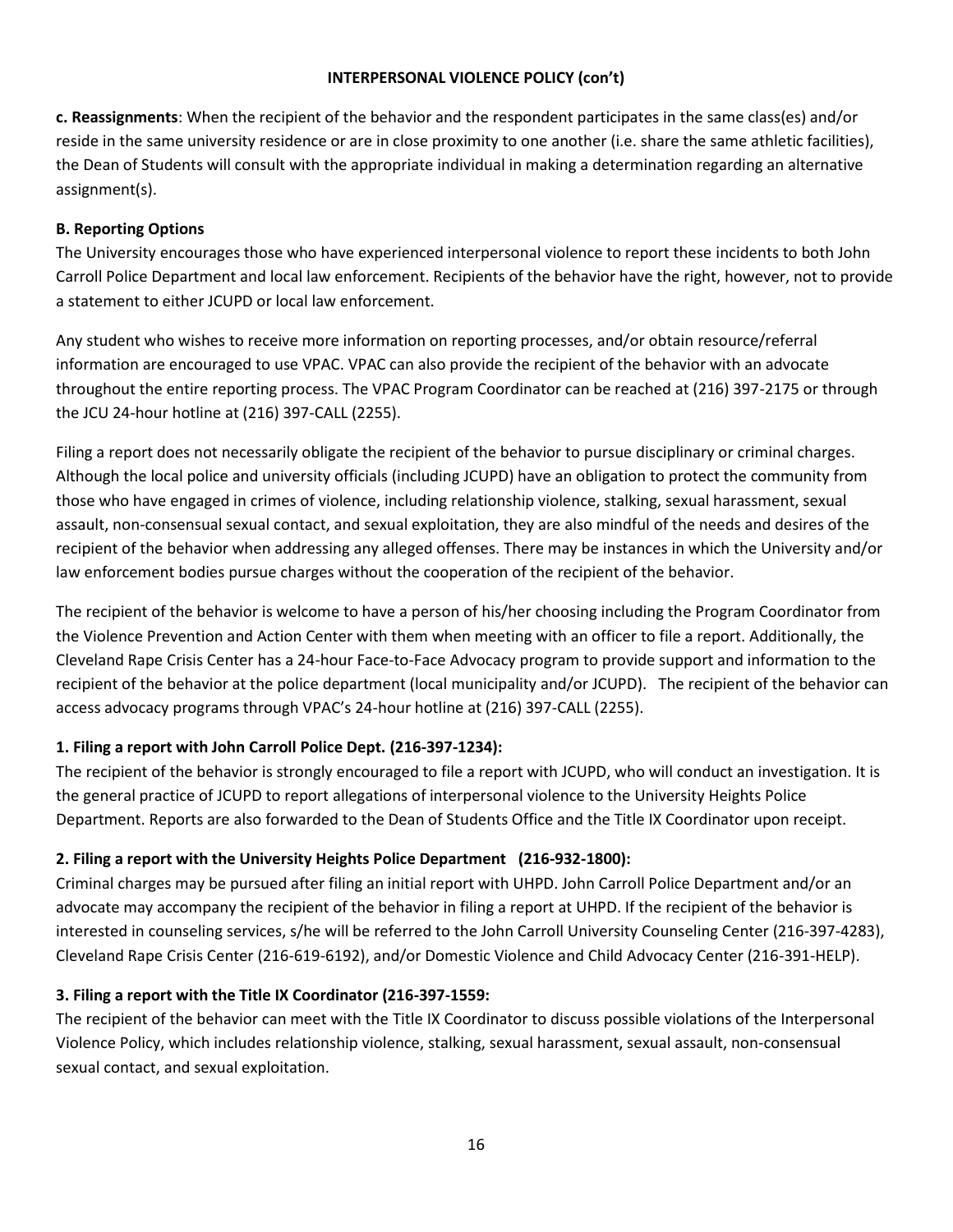#### **C. Student Conduct Procedures**

The Student Code of Conduct and Conduct Procedures are contained in the Community Standards Manual which can be found online at [http://sites.jcu.edu/deanofstudents/pages/community-standards/conduct-system.](http://sites.jcu.edu/deanofstudents/pages/community-standards/conduct-system)The procedures include the following: The conduct process shall provide a prompt, fair, and impartial investigation and resolution. Typically, the process will take no longer than 60 days to complete. Investigations will be conducted by JCUPD officers who receive training.

Conduct hearings will be conducted by Student Conduct Administrators/Boards who have received training on relationship violence, stalking, sexual harassment, sexual assault, non-consensual sexual contact, and sexual exploitation. The standard for conduct decision-making is whether it is more likely than not that the respondent student violated the Student Code.

#### **Student Rights: Recipient of the Behavior**

A person who reports being the recipient of behavior that violates the Interpersonal Violence Policy or other acts of violence by a John Carroll University student shall have the following rights under the Student Code:

1. The student is entitled to be given an explanation of the conduct system and the charge(s).

2. The student is entitled to freedom from harassment or retaliation by others involved in the situation.

3. The student is entitled to the use of all available internal and external support services in dealing with the aftermath of the incident.

4. The student is entitled to object to a member of a Student Conduct Board for reasons of official or personal conflict of interest.

5. The student is entitled to have an advisor of his/her choosing accompany her/him throughout the conduct process including any initial meeting, conference, the hearing, and post-hearing meeting.

6. The student is entitled to be present throughout the hearing, but not during the deliberations of the Student Conduct Administrator/Board.

7. The student is entitled to view pertinent materials involved in the case.

8. The student is entitled to present pertinent information and the information of witnesses, excluding character witnesses, to substantiate his/her case. This includes proposing questions to be asked of the respondent and/or witnesses.

9. The student is entitled to freedom from having irrelevant personal history discussed or considered during the conduct process. (The Student Conduct Administrator will determine relevance.)

10. The student is entitled to written documentation of the outcome of the conduct hearing.

11. The student is entitled to make a written appeal of the disciplinary decision within five (5) business days of the date of notification of that decision. University disciplinary actions are appealed to the Dean of Students.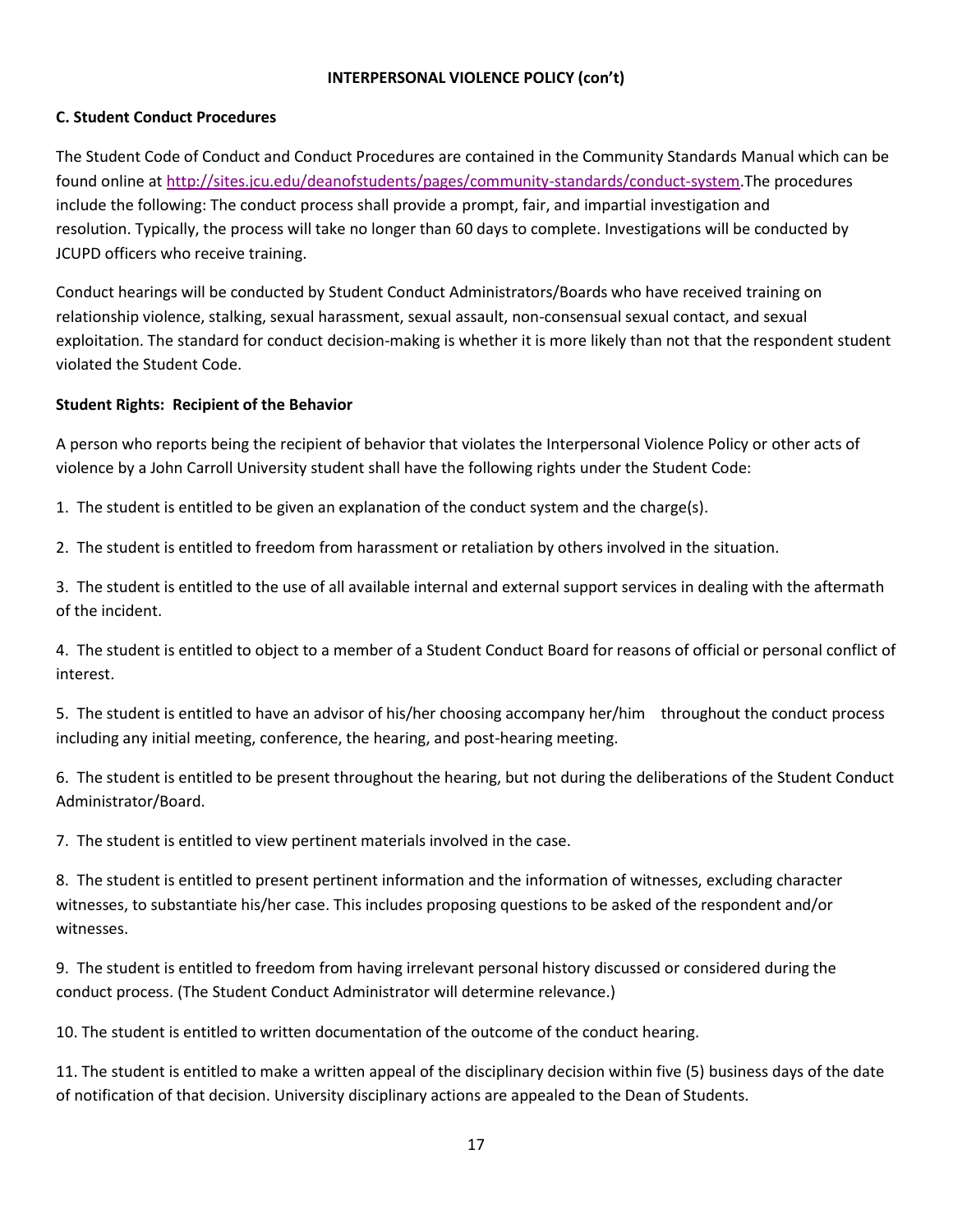#### **Student Rights: The Accused**

In the hearing notification letter and again at the beginning of the hearing, the respondent student will be advised that s/he has the rights listed below. Students with any questions about their rights are encouraged to contact the Associate Dean of Students.

1. The student is entitled to be given an explanation of the conduct system and the charge(s).

2. The student is entitled to freedom from harassment or retaliation by others involved in the situation.

3. The student is entitled to the use of all available internal and external support services in dealing with the aftermath of the incident.

4. The student is entitled to object to a member of a Student Conduct Board for reasons of official or personal conflict of interest.

5. The student is entitled to have an advisor of his/her choosing accompany her/him throughout the conduct process including any initial meeting, conference, the hearing, and post-hearing meeting.

6. The student is entitled to be present throughout the hearing, but not during the deliberations of the Student Conduct Administrator/Board.

7. The student is entitled to know all information presented against him/her and to view pertinent materials supporting the case against him/her.

8. The student is entitled to present pertinent information and the information of witnesses, excluding character witnesses, to substantiate his/her case and to respond to the charges against him/her. This includes proposing questions to be asked of the recipient of the behavior and/or witnesses.

9. The student is entitled to freedom from having irrelevant personal history discussed or considered during the conduct process. (The Student Conduct Administrator will determine relevance.)

10. The student is entitled to remain silent (i.e., not to give information against him/herself) but must be informed that the case will be decided on the information presented.

11. The student is entitled to written documentation of the outcome of the conduct hearing.

12. The student is entitled to make a written appeal of the disciplinary decision within five (5) business days of the date of notification of that decision. University disciplinary actions are appealed to the Dean of Students.

The recipient of the behavior and the respondent student shall be informed, in writing, of the following:

- 1. The outcome of the conduct hearing;
- 2. The procedures for the appeals process;
- 3. Any change in the results that occurs prior to the time the results become final;
- 4. When the results become final.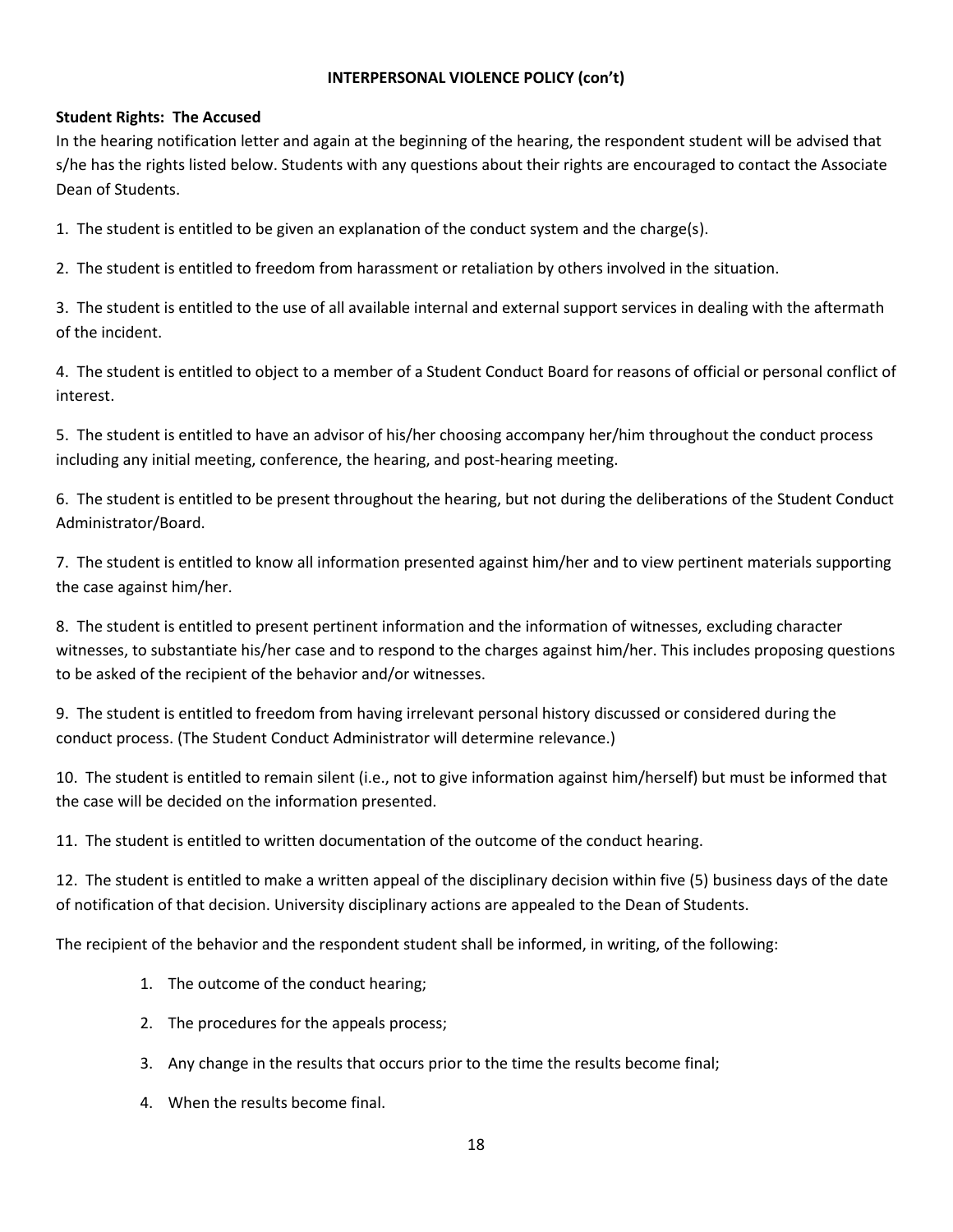## **D. Additional Resource Information**

## **University Resources**

More information on the student conduct system can be found at

[http://sites.jcu.edu/deanofstudents/pages/community-standards/conduct-system.](http://sites.jcu.edu/deanofstudents/pages/community-standards/conduct-system)

Information on student sexual harassment by a faculty or staff member can be found at [http://webmedia.jcu.edu/hr/files/2014/02/Sexual-Harrassment-Policy.pdf.](http://webmedia.jcu.edu/hr/files/2014/02/Sexual-Harrassment-Policy.pdf)

The Title IX Coordinator is responsible for coordinating the University's response to complaints of gender misconduct. The Coordinator ensures that all campus constituencies receive appropriate training. Individuals may meet with the Title IX Coordinator to learn more about the resources available and the processes followed or to voice any concerns about possible violations of Title IX, which include all allegations of sexual discrimination in the educational arena including but not limited to sexual harassment and sexual assault.

Title IX Coordinator: 216-397-1559

VPAC: Violence Prevention and Action Center:

- <http://sites.jcu.edu/vpac/>
- 216-397-2175
- $\bullet$  216-397-CALL(2255)

University Counseling Center:

- <http://sites.jcu.edu/counselingcenter/>
- 216-397-4283

John Carroll Police Department:

- <http://sites.jcu.edu/css/>
- 216-397-1234

Dean of Students Office:

- <http://sites.jcu.edu/deanofstudents/>
- 216-397-3010

Student Health and Wellness Center:

- <http://sites.jcu.edu/healthcenter/>
- 216-397-4349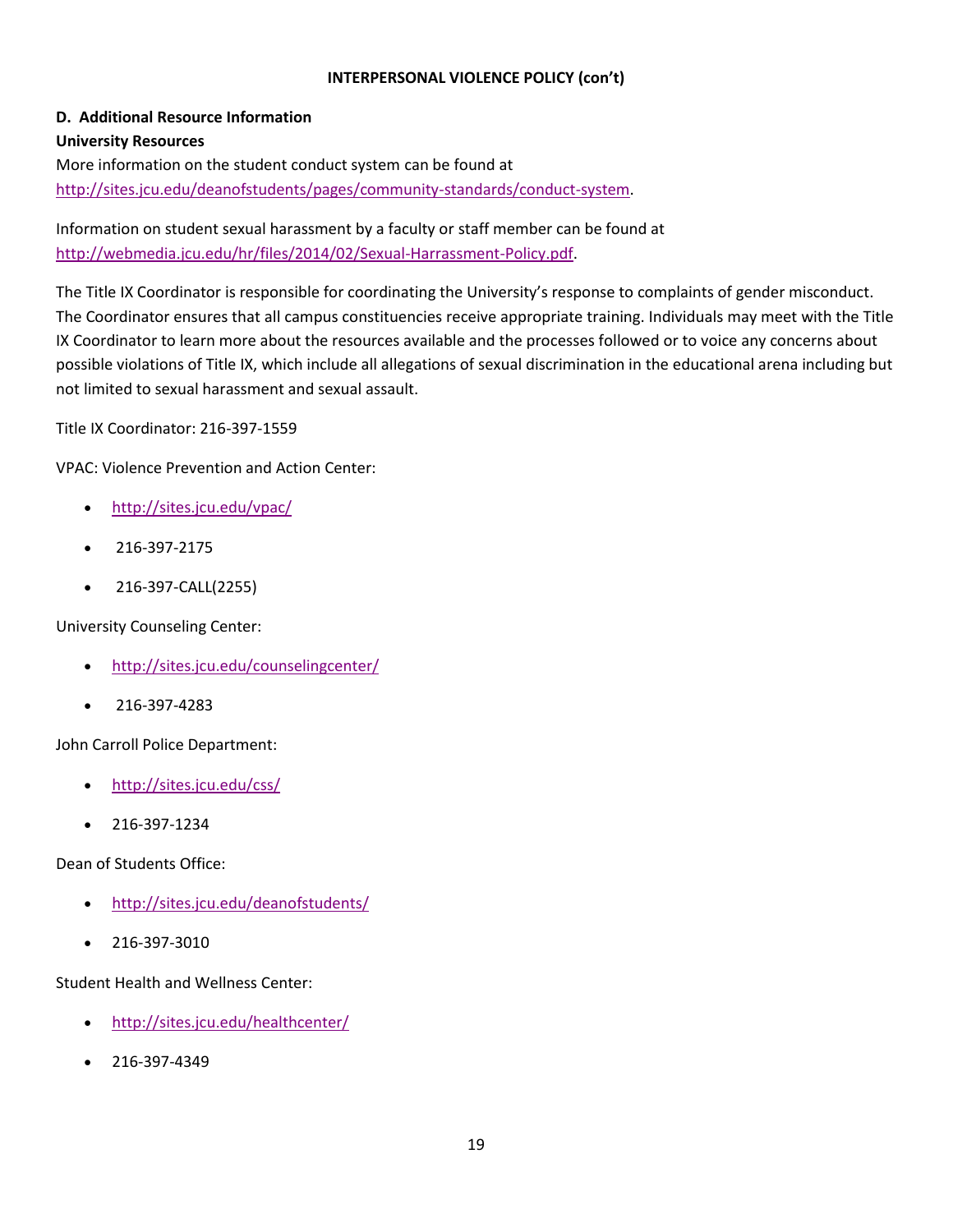#### **Local Resources**

Cleveland Rape Crisis Center:

- <http://www.clevelandrapecrisis.org/>
- 24-hour hotline 216-619-6192

Domestic Violence and Child Advocacy Center:

- <http://dvcac.org/>
- 24-hour hotline 216-391-HELP(4357)

Legal Aid Society:

- <http://lasclev.org/>
- $\bullet$  216-687-1900

Ohio Victims of Crime Compensation:

- <http://www.ohioattorneygeneral.gov/Individuals-and-Families/Victims>
- 877- 584-2846

Witness/Victim Service Center:

- <http://ja.cuyahogacounty.us/en-US/wvsc-new.aspx>
- 216-443-7345

LGBT Community Center of Cleveland:

- <http://www.lgbtcleveland.org/>
- $\bullet$  216-651-5428

#### **National Resources**

Rape, Abuse, Incest National Network: [http://www.rainn.org](http://www.rainn.org/)

National Domestic Violence Hotline: [http://www.ndvh.org](http://www.ndvh.org/)

National Center for Victims of Crime: [http://www.ncvc.org](http://www.ncvc.org/)

National Stalking Resource Center:<http://ww.ncvc.org/src>

Information and Notification Everyday: [http://www.vinelink.com](http://www.vinelink.com/)

*Effective August 23rd, 2014*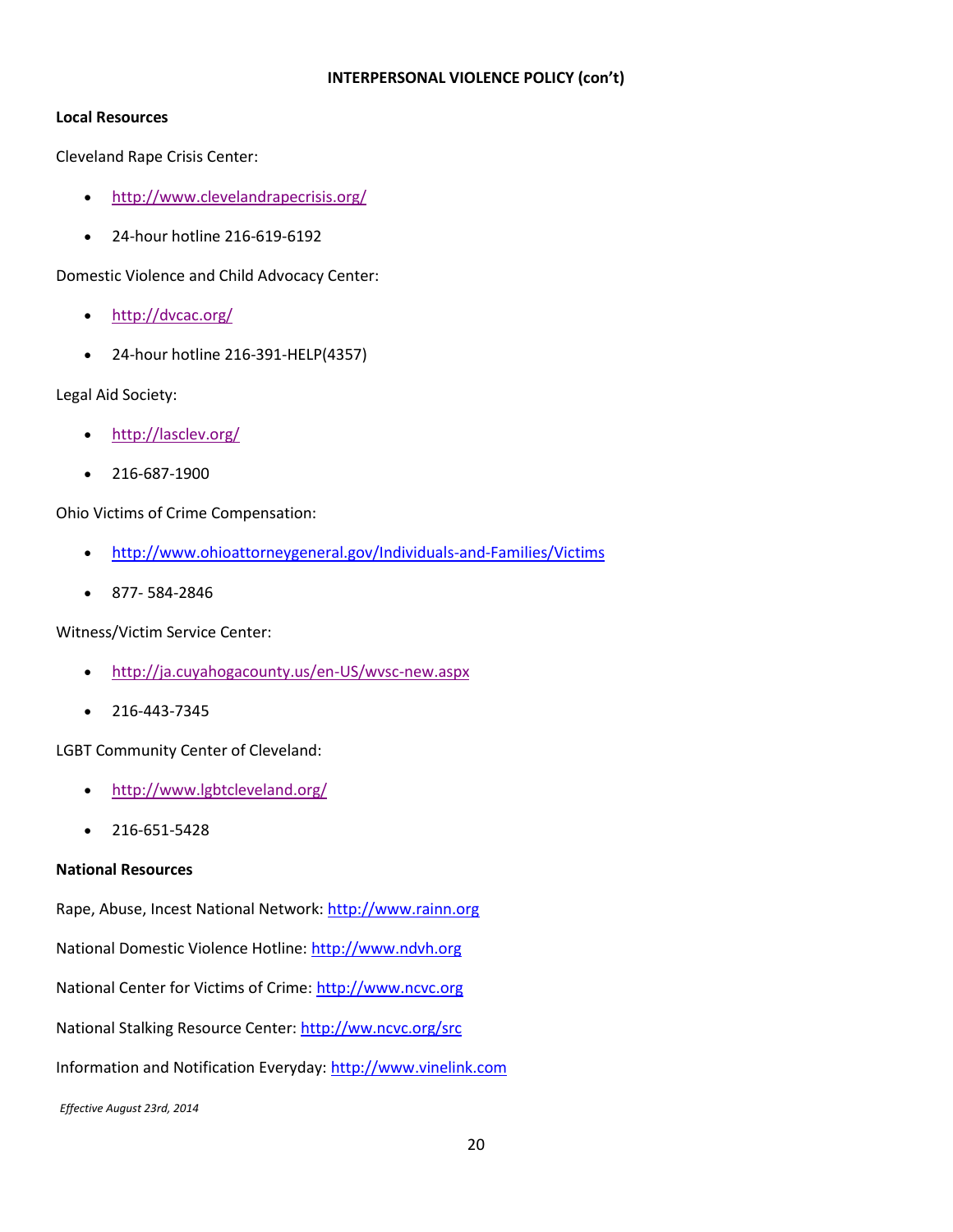#### **CAMPUS SEX CRIME PREVENTION ACT**

The 2000 Campus Sex Crime Prevention Act requires that certain convicted sex-offenders identify themselves to colleges and universities if they; a) attend classes, b) work on a college or university campus, or c) volunteer on a college or university campus. Colleges and universities are required inform their communities of where sex-offender information can be obtained.

In Cuyahoga County, information on registered sex-offenders is available from Sex-Offender Unit at (216) 443-5567 or by visiting the Sheriff's Office website at <http://sheriff.cuyahogacounty.us/en-US/Sexual-Offender-Unit.aspx>

Ohio information on registered sex offenders is at:<http://www.icrimewatch.net/index.php?AgencyID=55149&disc>

## **DRUG AND ALCOHOL POLICIES**

Members of the University community are expected to be aware of and obey federal, state, and municipal laws or ordinances regulating the use, possession or sale of alcoholic beverages, illegal drugs, or controlled substances. Persons under the age of 21 are not permitted to consume alcohol under any circumstances on University property, or at any university event, regardless of where the event takes place. The University prohibits the illegal use possession, or distribution of illegal drugs or controlled substances or association with gatherings involving such use, possession, or distribution. Those cited for violations of law or ordinances by state, federal, or municipal authorities may face University disciplinary proceedings. The university reserves the right to take disciplinary action against any student for off-campus behavior that violates this policy.

## **MISSING STUDENT POLICY**

Any student who resides in on-campus housing has the option to identify an individual that University officials can contact no later than 24 hours after the student has been determined to be missing by University officials.

On-campus resident students may register this contact information at the time they provide emergency contact information for the University housing contract. Providing this information is optional, and the information will be kept confidential and will only be accessible to authorized University officials.

Any student, faculty, staff, administrator or other party who reports an on-campus student missing should be directed to JCUPD. JCUPD will, in conjunction with appropriate outside public safety agencies, investigate the missing person report. If JCUPD determine that an on-campus student has been missing for 24 hours or more, the individual identified by the student as a contact will be called to notify him/her, and gather information for the investigation. If the missing student is under 18 years of age and not emancipated, JCUPD will immediately contact the custodial parent or legal guardian of the student. JCUPD, University officials and appropriate outside agencies will continue to investigate and attempt to locate the missing student.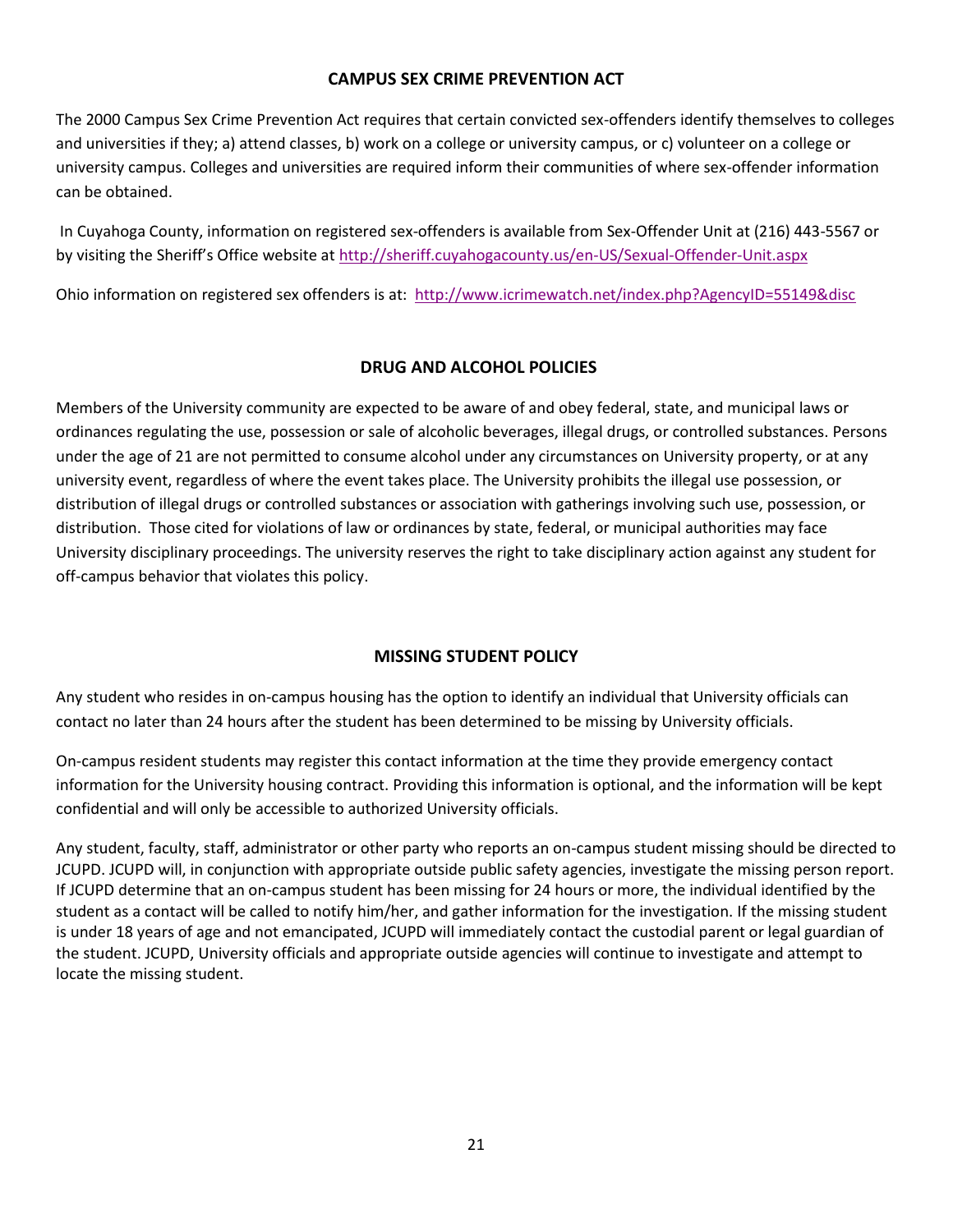### **FIRE SAFETY POLICIES AND STATISTICS**

Campus buildings are protected from fire by fire alarm systems in each building, which are monitored on campus by JCUPD dispatchers 24 hours a day, 7 days a week, 365 days a year. Strobes and horns or automated voice commands sound in each building to alert occupants that a fire condition exists. Alarms may be generated manually by pull stations, or automatically by smoke or duct detectors, and sprinklers in some buildings.

Once an alarm is received by JCUPD dispatchers, JCUPD officers are dispatched to the building to determine the exact location and cause of the alarm, as well as assist with building evacuation. During business hours, Facilities Services staff will also respond. The dispatcher will then call the local fire department to report the alarm. The dispatcher will continue to receive updates from the officers on scene and relay that information to responding fire units. JCUPD, facilities staff and local firefighters will work together to determine the cause of the alarm. These responders will take steps to resolve the cause of the alarm, including fighting the fire. Once the building is determined to be safe by the ranking fire department official on scene, occupants will be allowed to re-enter.

Building fire systems are inspected quarterly by facilities staff to ensure that fire detections devices (smoke detectors), fire annunciation devices (strobes/horns/voice commands) are working properly. Fire suppression systems (sprinklers, fume hood suppression systems) are inspected annually by qualified contractors. Fire extinguishers are checked monthly by facilities staff and tested annually by qualified contractors.

#### **Residence Hall Fire Safety Policies**

The following policies apply to students living in on-campus residence halls:

A fire safety program is conducted in each building during the fall semester. Additionally, fire drills are conducted in each residence hall each semester. Failing to evacuate the building during an alarm will result in disciplinary action. The University Heights Fire Marshall inspects each residence hall regularly. The Fire Marshall may enter any room without notification to determine if there is a violation of fire safety policies.

All fire alarms should be considered true indications of danger and the building must be evacuated as safely and quickly as possible. While staff will attempt to alert residents to leave, it is incumbent upon each person to take personal responsibility to exit the building. Staff will indicate when people may safely return inside.

Electrical appliances must be in compliance with the housing and fire codes of the City of University Heights. Each appliance must be UL approved. Approved appliances include stereos, computers, televisions, VCRs, DVD players, refrigerators (4.6 cubic feet or smaller), microwaves (1 cubic foot and 700 - 900 watts), blankets, fans, coffee makers, desk lights, hair dryers, and curling irons. Prohibited items include toasters, toaster ovens, hot plates, hot pots, sun lamps, electric skillets and woks, grills (including the George Foreman grill), oil popcorn poppers, space heaters, percolators, air conditioners, halogen bulb lamps, and potpourri burners. Only UL approved, circuit breaker type extension cords and power-strips may be used.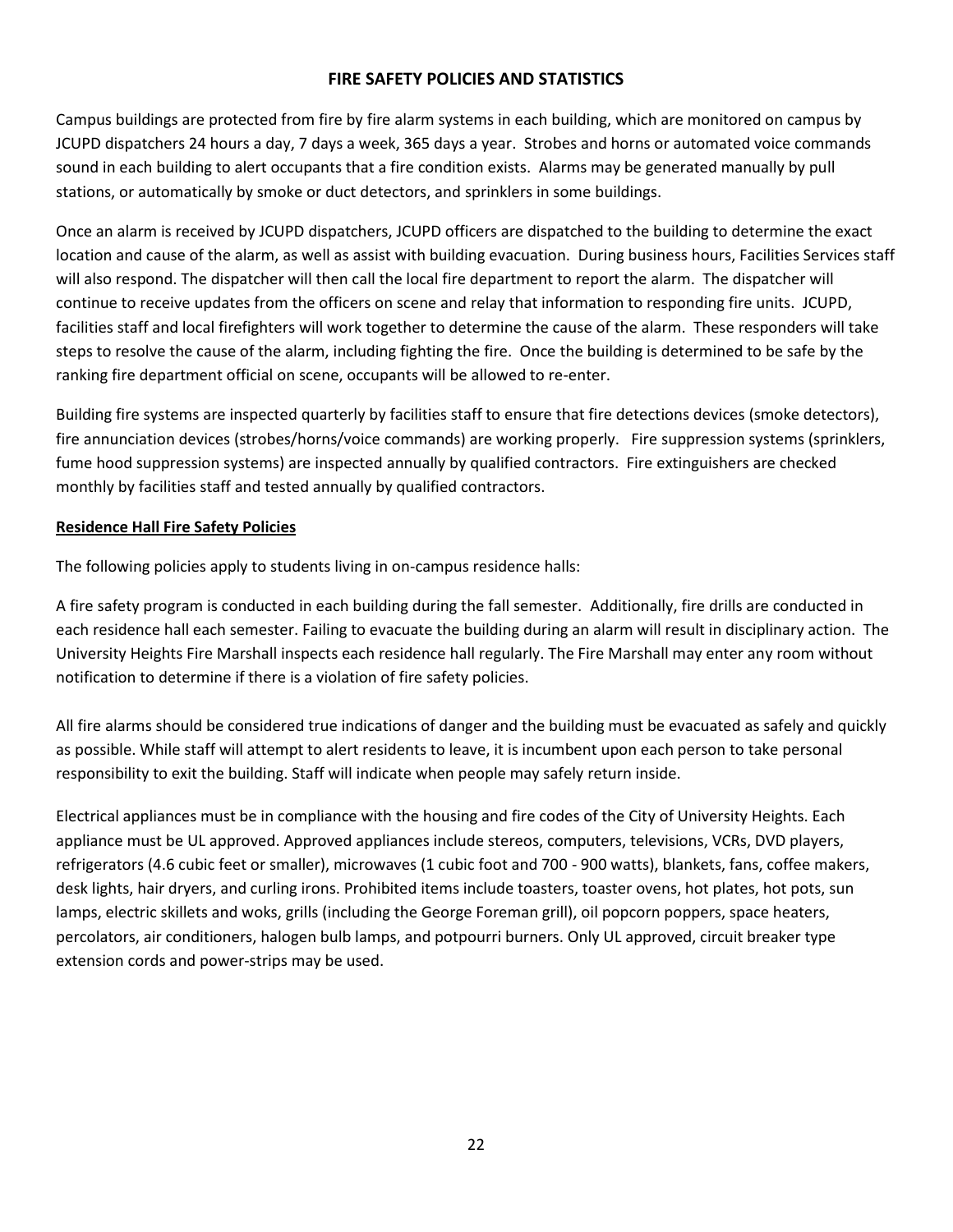#### *What to do when a fire alarm sounds*

- Residents and their guests must evacuate the building immediately.
- Feel the door with the back of your hand to test for heat.
- Cover entire body with clothing, if possible, and carry an extra towel to protect face and hair.
- Close the room windows and leave the drapes/blinds open.
- Close and lock the door.
- Walk quickly and quietly.
- Leave the building by the nearest exit.
- Once outside the building, move away from the entrances, pair up with your roommate, move to the spot designated for your floor and do not block the street or parking lot.

#### *If you cannot leave your room because of heat or smoke:*

- Place a towel at the base of the door to prevent smoke from coming into the room.
- Hang a sheet out of the room window to indicate that you are there.
- Call x1234 to give JCUPD your location.

#### **Fire Safety Misconduct**

Causing a building to go into alarm falsely can carry grave consequences. Students may panic or may ignore the alarm believing it to be false. This may in turn cause students to become injured, overcome by smoke, or to lose their lives. Therefore, the University takes the actions of tampering with fire alarms, smoke detectors, sprinklers, and fire extinguishers which trigger an alarm very seriously.

The following will be considered as sufficient cause for immediate expulsion from the University:

*Intentionally setting a fire of any nature.* 

The following will be considered as sufficient cause for immediate suspension from the University:

- *Pulling a fire alarm when no danger is present.*
- *Tampering with smoke detectors or sprinkler systems resulting in triggering the alarm system.*

The following will be considered as sufficient cause for immediate removal from the residence halls for a designated period of time:

- *Misuse of fire extinguishers.*
- *Setting off fire crackers or similar incendiary devices.*
- *Tampering with the protective hood on fire alarm pull stations.*
- *Leaving candles lit and unattended.*
- *Removing batteries from a room smoke detector.*
- *Vandalizing exit signs.*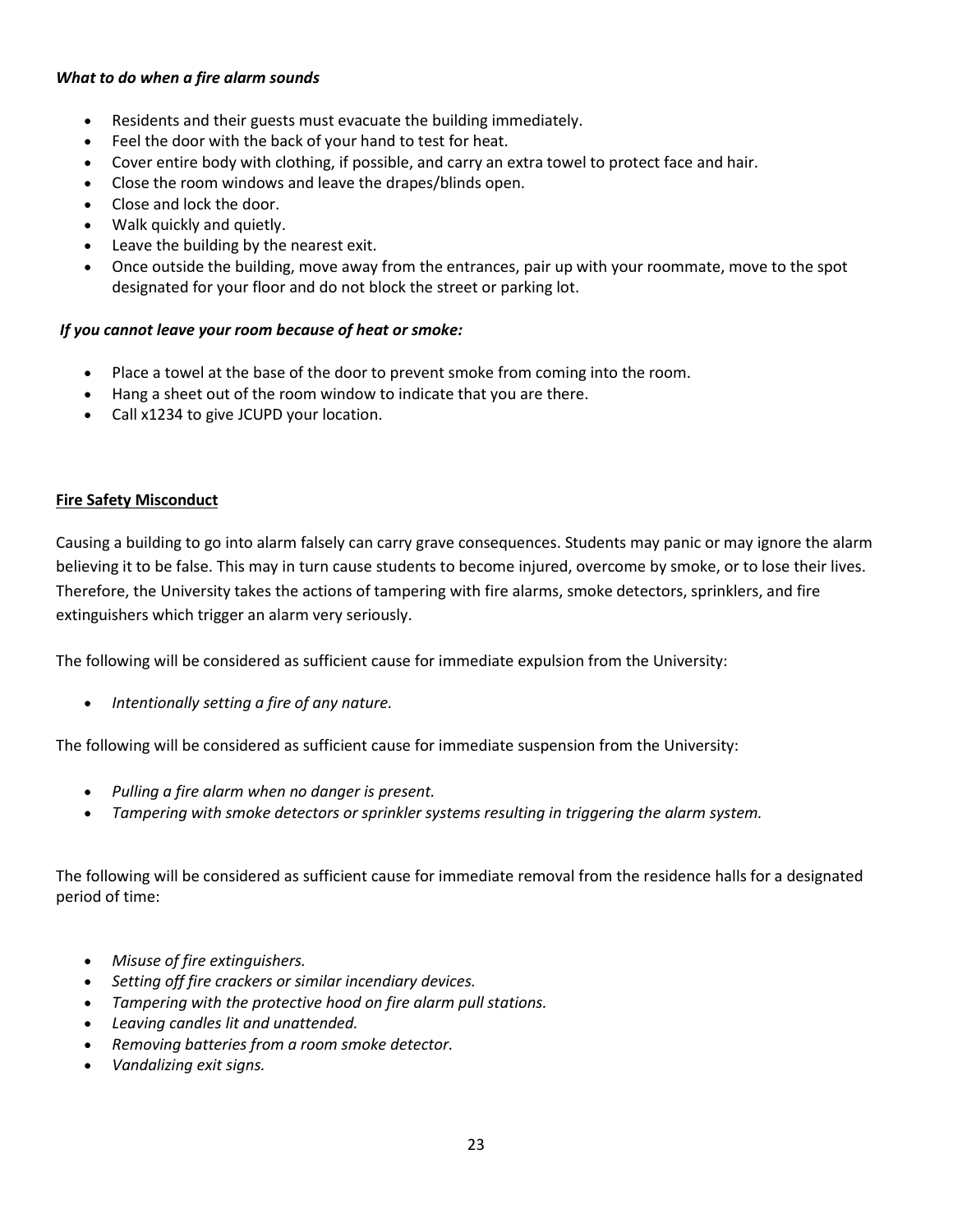| <b>RES</b><br><b>HALL</b> | # of<br><b>Fires</b> | (Cause<br>of fire) | <b>Deaths</b><br>from fires | <b>Injuries</b><br><b>From fires</b> | <b>Damage</b><br>from fires | <b>Fire drills</b> | <b>Fire System</b>                                                                                         |
|---------------------------|----------------------|--------------------|-----------------------------|--------------------------------------|-----------------------------|--------------------|------------------------------------------------------------------------------------------------------------|
|                           |                      |                    |                             |                                      |                             |                    |                                                                                                            |
| <b>Bernet</b>             | $\mathbf 0$          | n/a                | $\pmb{0}$                   | 0                                    | \$0                         | $2$ /year          | Smoke detectors, sprinklers, and pull<br>stations monitored 24 hours by Campus<br>Safety dispatch.         |
| Campion                   | $\mathbf 0$          | n/a                | $\mathbf 0$                 | 0                                    | \$0                         | $2$ /year          | Smoke detectors, partial sprinklers, and<br>pull stations monitored 24 hours by<br>Campus Safety dispatch. |
| Dolan                     | $\mathbf 0$          | n/a                | $\mathbf 0$                 | $\mathbf 0$                          | \$0                         | $2$ /year          | Smoke detectors and pull stations<br>monitored 24 hours by Campus Safety<br>dispatch.                      |
| Hamlin                    | $\mathbf 0$          | n/a                | $\mathbf 0$                 | 0                                    | \$0                         | $2$ /year          | Smoke detectors, partial sprinklers, and<br>pull stations monitored 24 hours by<br>Campus Safety dispatch. |
| Millor                    | $\mathbf 0$          | n/a                | $\mathbf 0$                 | 0                                    | \$0                         | $2$ /year          | Smoke detectors and pull stations<br>monitored 24 hours by Campus Safety<br>dispatch.                      |
| Murphy                    | $\mathbf 0$          | n/a                | $\mathbf 0$                 | 0                                    | \$0                         | $2$ /year          | Smoke detectors and pull stations<br>monitored 24 hours by Campus Safety<br>dispatch.                      |
| Pacelli                   | $\mathbf 0$          | n/a                | $\mathbf 0$                 | 0                                    | \$0                         | $2$ /year          | Smoke detectors and pull stations<br>monitored 24 hours by Campus Safety<br>dispatch.                      |
| Sutowski                  | $\mathbf 0$          | n/a                | $\pmb{0}$                   | $\pmb{0}$                            | \$0                         | $2$ /year          | Smoke detectors and pull stations<br>monitored 24 hours by Campus Safety<br>dispatch.                      |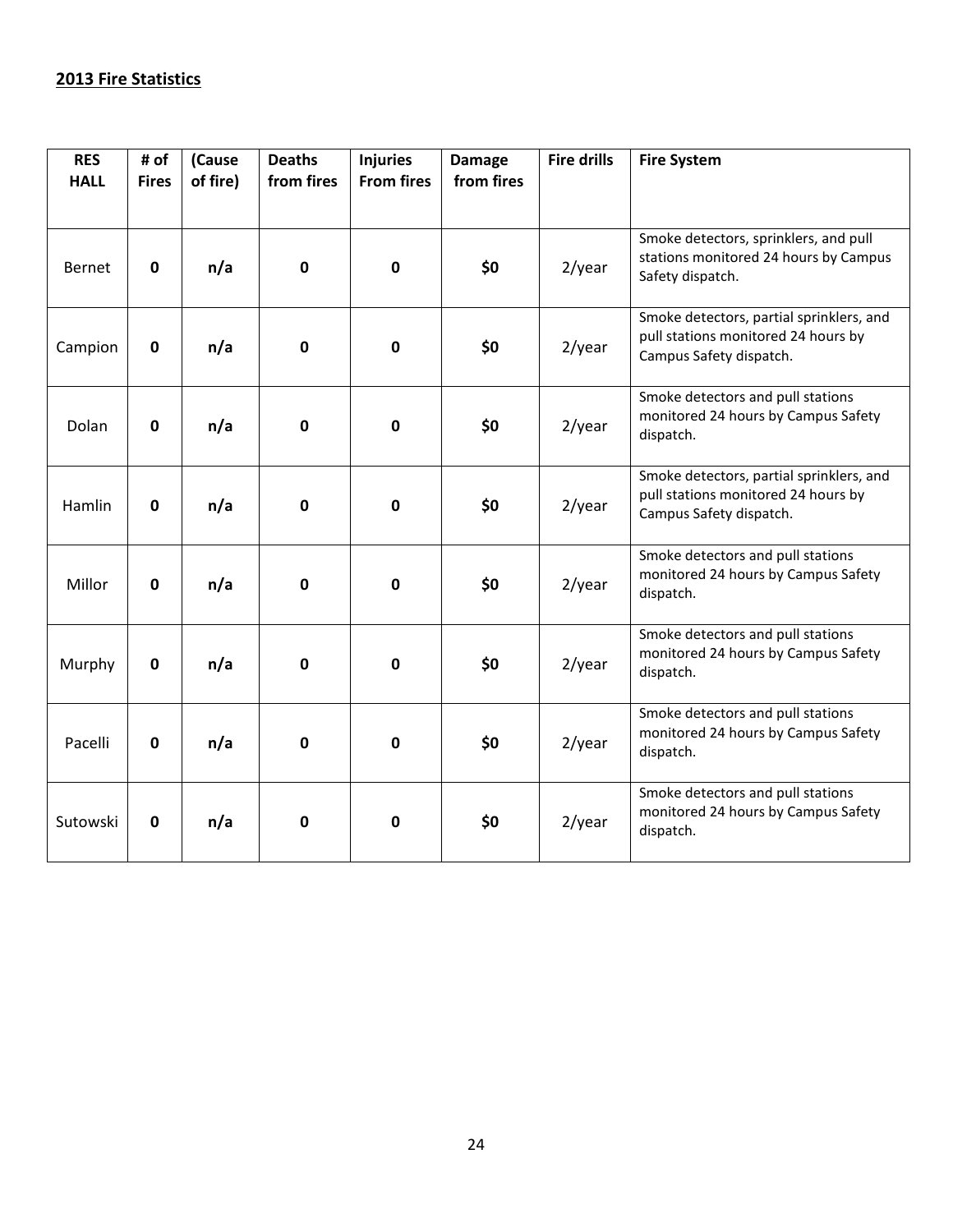#### **CAMPUS EMERGENCY RESPONSE AND EVACUATION POLICIES**

#### **General Emergency Preparedness**

Emergencies and disasters are unpredictable and often strike without warning. It is essential that all John Carroll faculty, staff, and students respond quickly and appropriately to emergency situations in order to reduce the risk of injury and property damage.

### **EMERGENCY PHONE NUMBERS**

| John Carroll JCUPD                         | 216-397-1234        |
|--------------------------------------------|---------------------|
| John Carroll EMS                           | 216-397-1234        |
| John Carroll Facilities                    | 216-397-4314        |
| University Heights Fire Department and EMS | 911 or 216-321-2446 |
| University Heights Police                  | 911 or 216-932-1800 |

Note: The 9-1-1 emergency system can be accessed from office and residence hall phones. If you do call 9-1-1 for an emergency, please also call John Carroll police at extension 1234 immediately afterward. This will allow our police officers to meet, coordinate with, and direct emergency officials to the incident. If you cannot reach John Carroll police for some reason, call 9-1-1.

The best way to successfully navigate an emergency is to plan, prepare, and rehearse your response. If you are mindful, not fearful, you will be better able to make critical decisions during an emergency. Those who have been trained and/or planned, prepared, and rehearsed (mentally and physically) stand a much better chance of being able to react and respond in a manner that will keep them and others safe during an emergency situation.

*Remember, those in immediate danger are the real First Responders.*

| <b>Trained/Prepared</b>       | Untrained/Unprepared      |
|-------------------------------|---------------------------|
| Startle and fear              | Startle and fear          |
| Feel anxious                  | Panic                     |
| Recall what they have learned | Fall into disbelief       |
| Prepare to act as rehearsed   | Lost in denial            |
| Commit to action              | Descend into helplessness |

## **Courses of Action During an Emergency Situation**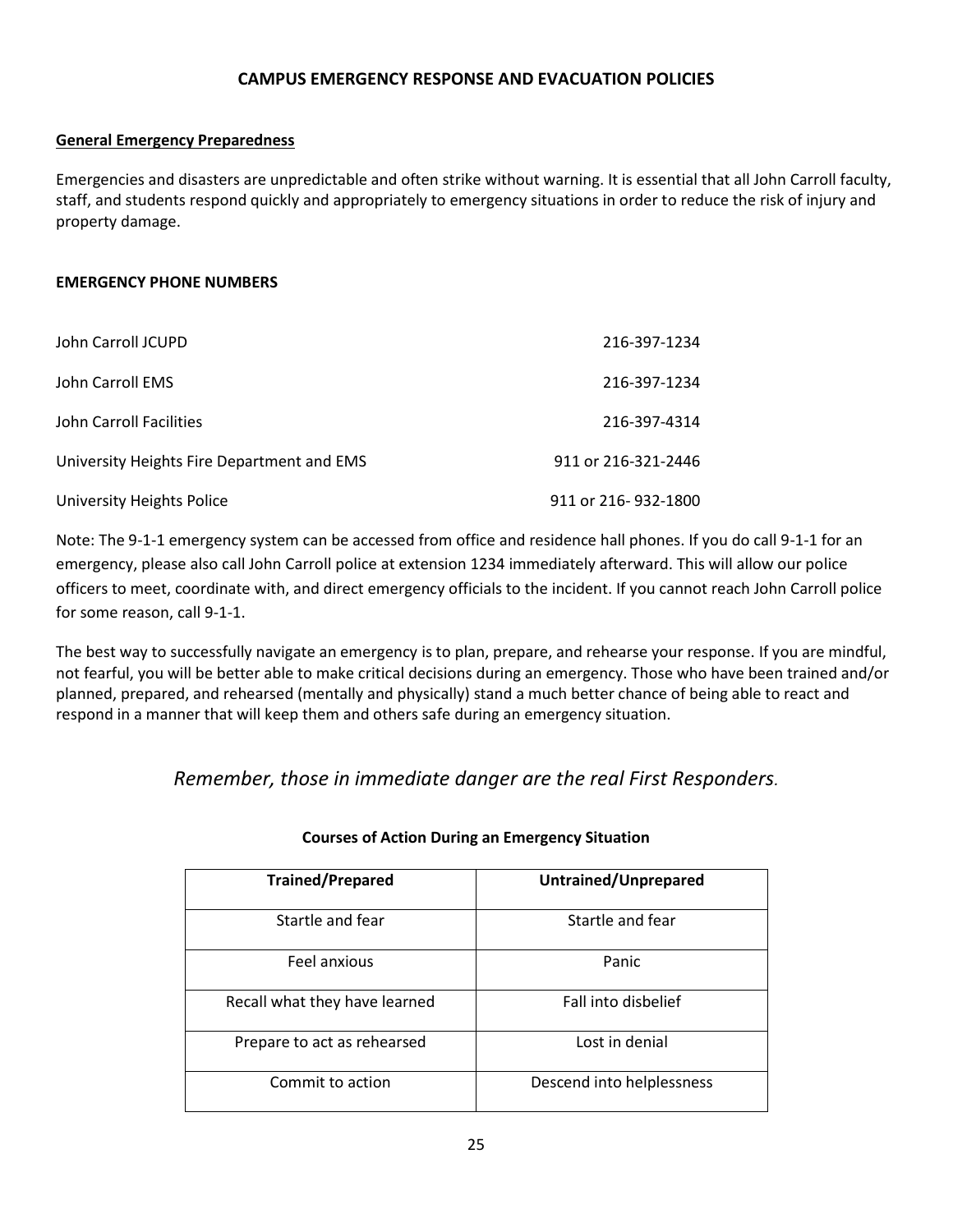#### **Building Evacuation**

Different emergencies require different evacuation strategies. . When evacuation is not indicated for the emergencies in this plan or by obvious circumstances, you should stay where you are until given direction by emergency personnel. The decision to evacuate is based on factors that give you the best chance of remaining safe and avoid putting you in a more harmful situation.

#### **When to Evacuate\***

- 1. Anytime you hear the fire alarm in your building.
- 2. If you smell smoke or know an actual fire is burning.
- 3. When instructed to do so by the CSS dispatcher, CSS officers or police, fire/EMS personnel.

\* Certain circumstances may prevent safe evacuation such as an injury, disability or physical obstruction. If this is the case, move away from the danger and find shelter in place in an area with a window to allow rescue. Try to notify rescuers of your location, i.e. telephone, e-mail, text message, hanging a towel or other object out of a window.

#### **When not to Evacuate (Shelter in Place) \*\***

- 1. When a tornado warning is sounded (find appropriate shelter within your building).
- 2. During a hostile intruder situation.
- 3. During a hostage/barricade situation.
- 4. During a power failure.
- 5. When instructed not to evacuate by CSS dispatcher, CSS officers or police, fire/EMS personnel.

\*\* Certain circumstances may require evacuation when you otherwise would not evacuate. If you personally encounter a hostile intruder or hostage/barricade situation and you can readily flee the building (evacuate) for your personal safety, flee the building.

#### **What to Do if You Must Evacuate**

- 1. Listen carefully to instructions of emergency personnel.
- 2. Close the door as you leave and do not try to gather materials on the way out, leave quickly.
- 3. Keep talking to a minimum.
- 4. Exit via stairwells, not elevators.
- 5. Alert emergency personnel of any disabled or injured persons who need assistance.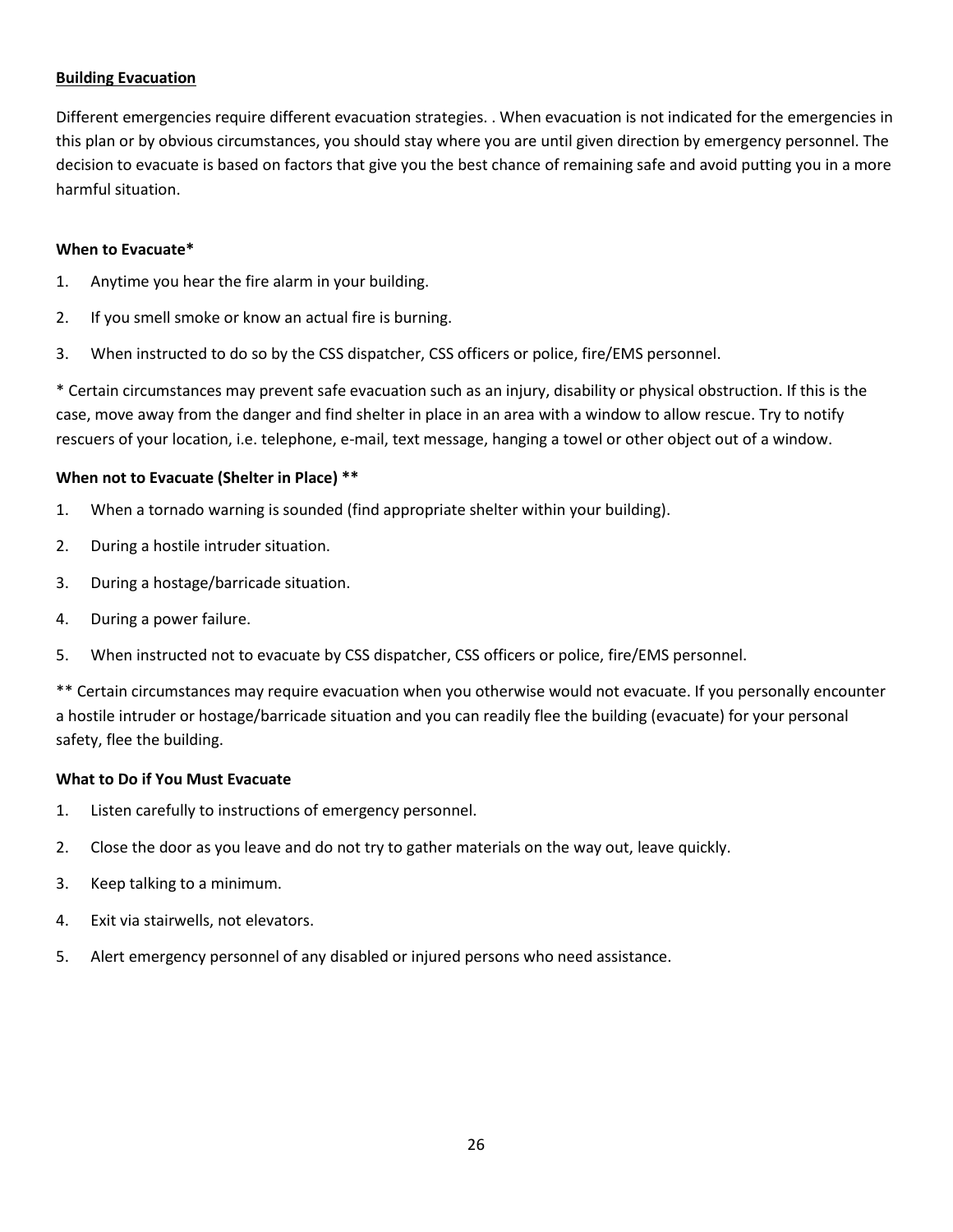## **Area Evacuation**

Certain emergencies may affect a specific building or area of campus. In this case, persons in those buildings/areas will be evacuated to a predetermined site nearby. Depending on circumstances, emergency personnel may need to direct you to a secondary evacuation site. The evacuation shelter sites are listed below.

| <b>Building/Area</b>           | <b>Primary Evacuation Shelter</b>         | <b>Secondary Evacuation Shelter</b>       |
|--------------------------------|-------------------------------------------|-------------------------------------------|
|                                |                                           |                                           |
| All Residence Halls,           | RecPlex                                   | <b>Administration Building</b>            |
| courtyards/green space         | (DeCarlo Varsity Center & Intramural Gym) | (Kulas Auditorium & hallways)             |
|                                |                                           |                                           |
| Shula Stadium & Athletic       | RecPlex                                   | <b>Administration Building</b>            |
| lfields East of Belvoir Blvd.  | (DeCarlo Varsity Center & intramural Gym) | (Kulas Auditorium and hallways)           |
| lRodman Hall                   | <b>Administration Building</b>            | RecPlex                                   |
|                                | (Kulas Auditorium and hallways)           | (DeCarlo Varsity Center & intramural Gym) |
| <b>Administration Building</b> | Dolan Science Center                      | RecPlex                                   |
| (includes O'Malley Center      | (Muldoon Atrium & O'Connel Reading rm.)   | (DeCarlo Varsity Center & Intramural Gym) |
| and Boler School)              |                                           |                                           |
| Grasselli Library/             | Dolan Science Center                      | <b>Administration Building</b>            |
| <b>Breen Learning Center</b>   | (Muldoon Atrium & O'Connel Reading rm.)   | (Kulas Auditorium and hallways)           |
| lDolan Science Center          | <b>Administration Building</b>            | RecPlex                                   |
|                                | (Kulas Auditorium and hallways)           | (DeCarlo Varsity Center & Intramural Gym) |
| Green Road Annex               | <b>Heinens</b>                            | As instructed by emergency personnel      |
|                                | (await transport to RecPlex)              |                                           |

#### **Campus Evacuation**

An emergency that dictates the evacuation of the entire University might be handled in conjunction with the emergency procedures of the City of University Heights and surrounding communities. In the unlikely event that a campus evacuation is necessary, you will be directed to leave the University in the following manner.

#### **If You Drive to Campus**

- 1. Take your normal route to your vehicle.
- 2. Leave the campus area via these suggested routes: Warrenville Center Road, Belvoir Road, Green Road, Fairmont Boulevard, Cedar Road, Mayfield Road.

Note: Egress to Carroll Blvd., Miramar Blvd. and E. Washington Street may be available thru JCU's emergency gates.

If the City of Cleveland is also evacuating, all major Cleveland streets, such as Euclid Avenue, Chester, and Carnegie, will be eastbound only from downtown. Police may direct traffic in other ways dependant on circumstances.

#### **If You Take Public Transportation or Reside On Campus**

- 1. Go to the nearest RTA station to take a bus or rapid away from the area. RTA/mass transit will be on a rush hour status unless circumstances prohibit mass transit operations.
- 2. If mass transit is not available, you will be directed to the Intramural Gym in the RecPlex fro further instructions.